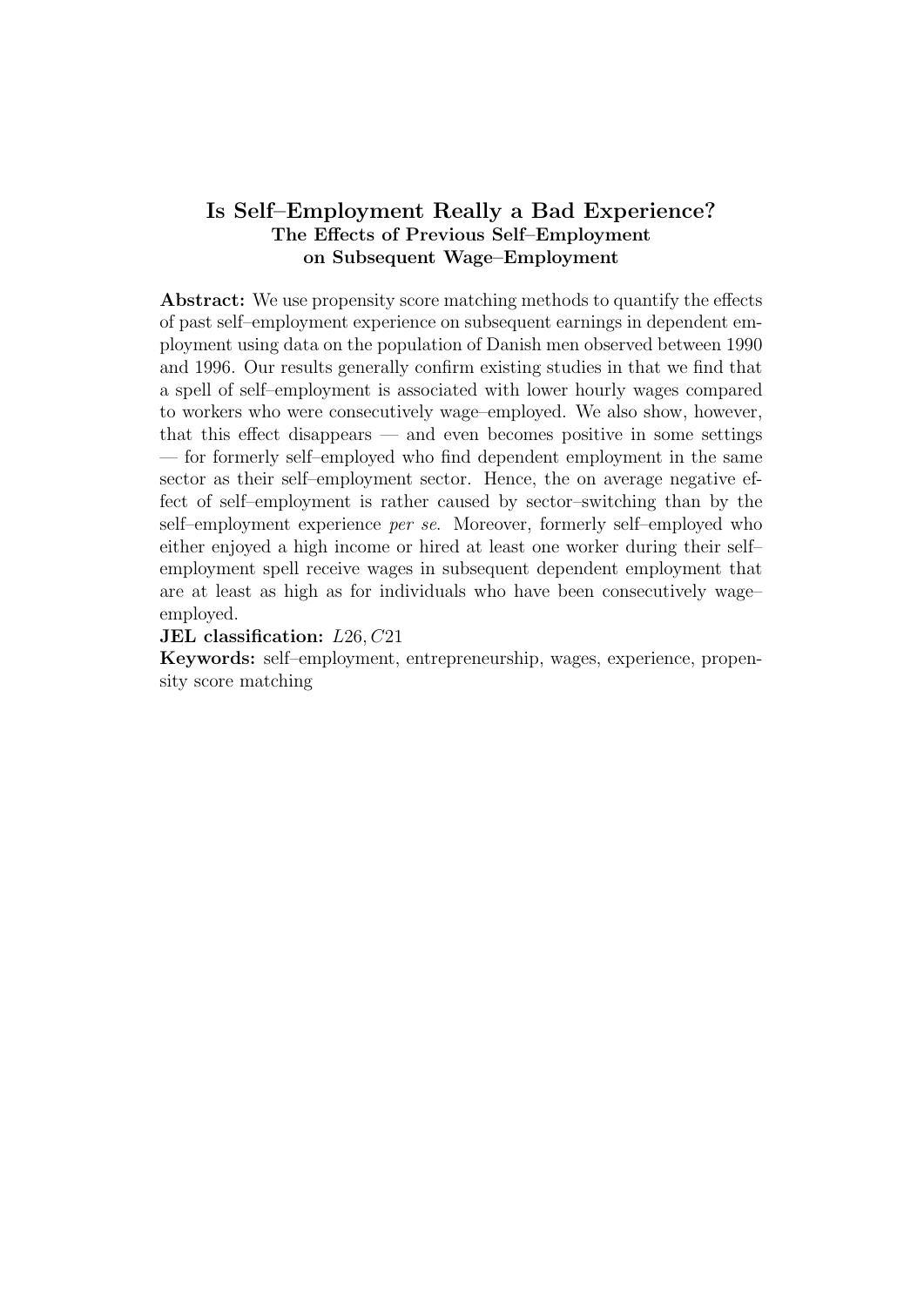# 1 Introduction

While the benefits of self–employment for society are widely recognized (Blanchflower, 2000; OECD 2000, Ch. 5) and the value of "being your own boss" is undisputed (Benz and Frey, 2004; Hamilton, 2000), it is less clear what the monetary value of self–employment experience is for the wide majority of entrepreneurs who return to wage work after a spell of self–employment. From a theoretical point of view, experience from self–employment may provide either more or less (relevant) human capital than experience from wage employment.

This paper aims at finding empirical answers to the following questions: (1.) What is the average (or likely) effect of a previous self–employment spell on the subsequent wage rate in later wage–employment?, (2.) If there indeed is a wage difference, does it matter if the former self–employed changes the sector of employment?, and (3.) Does hiring workers or enjoying a high income during the self–employment spell matter for subsequent wage– employment wages?

The few empirical studies in this area either find negative or statistically insignificant effects of past self–employment on current wages in dependent employment. As probably the first contribution, Evans and Leighton (1989) do not find clear evidence of a different return to self–employment compared to wage–work experience for the US. Ferber and Waldfogel (1998) use a US sample of both self–employed and wage employed individuals and find a negative effect of self–employment experience from an unincorporated business when controlling for current self–employment, which in itself has a positive effect on returns. Using the same data set, Williams (2000) finds that the effect of self–employment experience on current wages is smaller than the effect of wage–work experience, but only significantly so for women. In a later study, Williams (2002) estimates the wage return to previous wage work and self–employment experience on German data and finds that self–employment experience yields a lower return in wage–employment than continued wage– employment. This result is shared by a recent analysis for Germany by Niefert (2006). Finally, Bruce and Schuetze (2004) find that brief spells of self–employment do not increase, and in some of their specifications significantly decrease, subsequent wage earnings compared to continued wage work for a sample of US workers.

The existing empirical evidence does tend to suffer, however, from imprecise estimates due to relatively small sample sizes and from econometric techniques that might not be able to correctly identify the effect of interest as discussed in more detail below. Additionally, none of these studies takes into account the differential effect of sector switching after a completed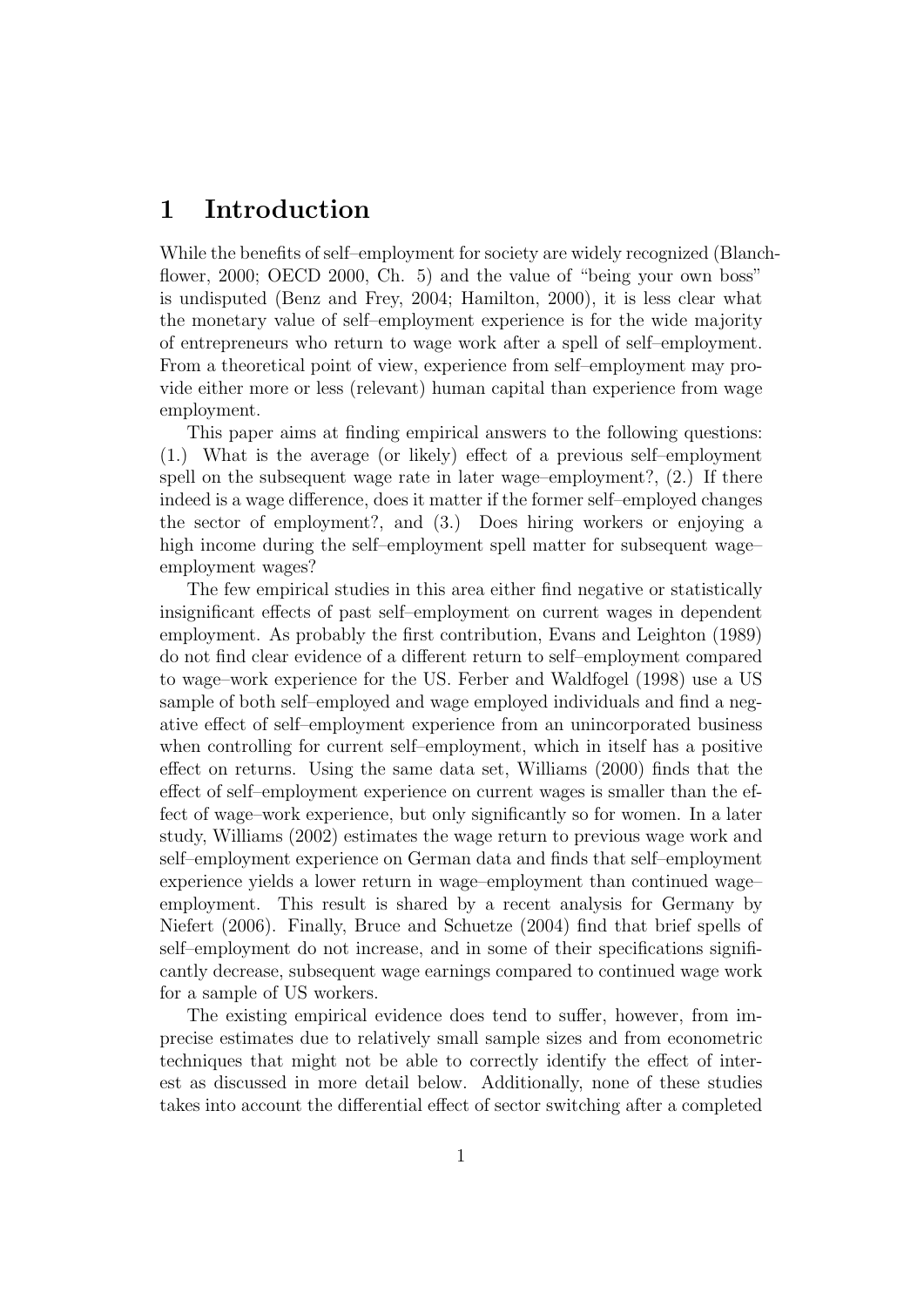self–employment spell, or the characteristics of the self–employment spell as measured by the number of employees or the income while self–employed. However, according to both human–capital theory and signalling theory, both the sectoral transition pattern and the type of self–employment experience are likely to matter for the resulting effects of self–employment spells on subsequent wage–employment wages.

To analyze the effects of self–employment experience on subsequent wages in dependent employment, we use register data on the entire population of Danish male citizens observed between 1990 and 1996. The data set is particularly rich both in terms of information on worker characteristics and the number of workforce members it covers. The richness of our data allows us to perform a much more detailed and disaggregate analysis as well as to produce much more precise parameter estimates than existing studies.

We focus on male workers who have been wage employed both in 1990 and 1996 and analyze how a completed spell of self–employment within the five years 1991–1995 affects wage–employment wages in 1996. Our interest is hence not in general effects of self–employment but rather on the effects of previous self–employment spells on wages in subsequent wage–employment since, as we document in Section [3,](#page-5-0) self–employment spells tend to be short.

The reason for focusing on workers who have been wage–employed in both 1990 and 1996 is that we want to generate a homogeneous set of observations (all individuals are wage–employed both at the beginning and the end of the observation period) that we track for a relevant time period which is neither too short for self–employment effects to occur nor too long for self–employment effects to have faded out already. Considering a five–years' window is also consistent with Bruce and Schuetze (2004), a main reference of our paper.

We estimate the "average treatment effect on the treated" (ATT), where the treatment is the self–employment spell and the outcome variable is the subsequent wage in wage–employment in 1996. The ATT is not trivial to estimate in the present context since self–employed individuals may have observed and unobserved characteristics that are inherently different from those who are permanently wage–employed and since these characteristics may simultaneously affect the self–employment choice and wages. For example, if only high ability individuals become self–employed, assessing the wage differential without considering such an important characteristic would bias our results upward since high ability then influences both the selection into self–employment and wages positively. Not accounting for these differences between treatment and control group individuals then leads to a selection bias.

We use propensity score matching methods (PSM) to deal with this self-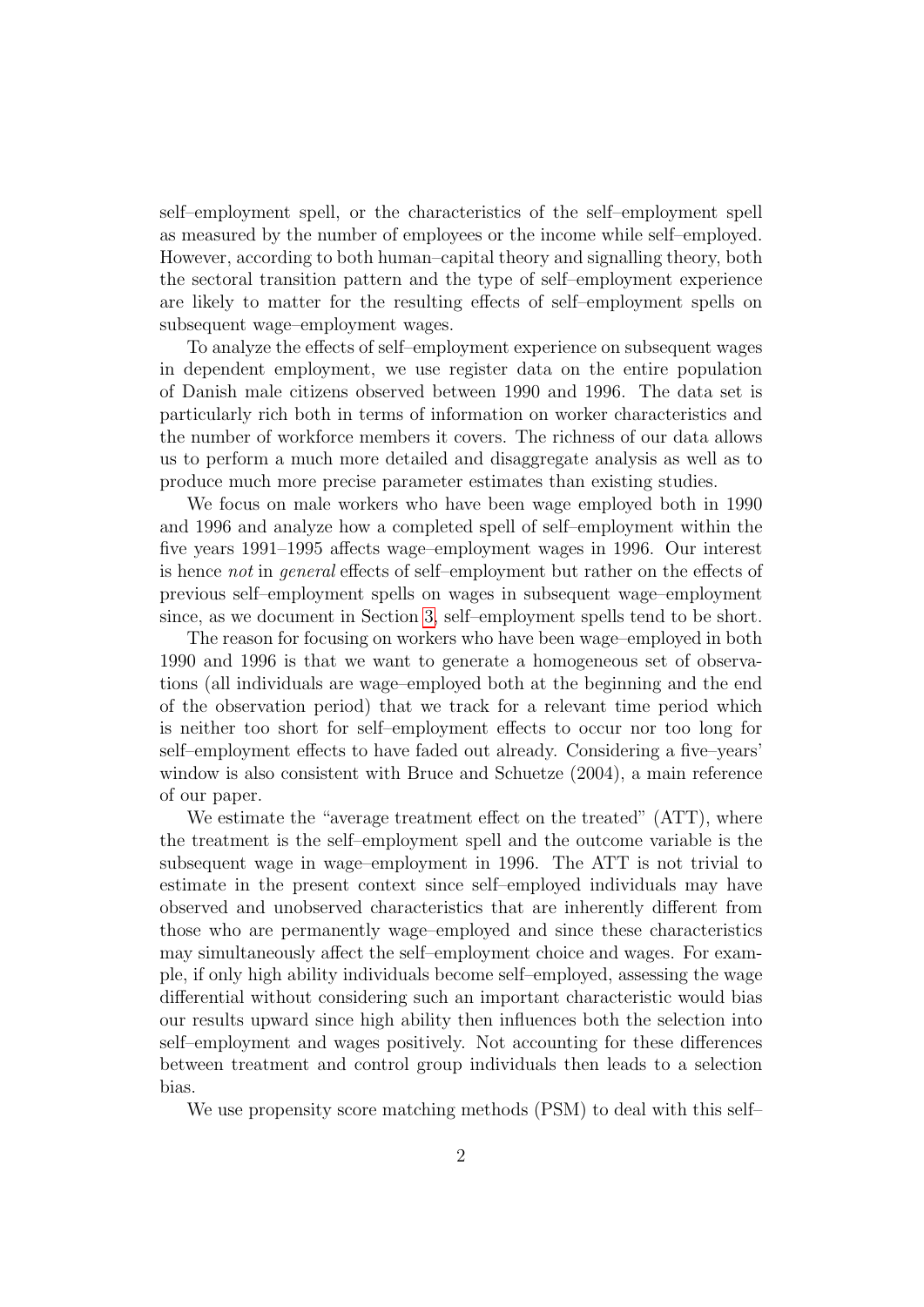selection problem. Our approach is to compare each individual that was self–employed between 1990 and 1996 to an individual who was consecutively wage–employed and who has the same observed characteristics. That way, we make sure that treatment and control group observations do not differ from one another with respect to core variables that are likely to affect both selection and 1996 wages, e.g. schooling, tenure, age, sector of employment, initial wage etc. Clearly, PSM does not account for unobserved characteristics that may differ between treatment and control group observations. This means that we properly identify causal self–employment effects conditional on observable characteristics only. At the same time, however, unobserved heterogeneity is likely to be reflected in observed characteristics that we do control for. For example, more able individuals are more likely to have enjoyed a longer education and a higher initial wage than less able ones and individuals who appreciate a stable working environment will have acquired more years of tenure than people with a taste for change.

We find that self-employment experience is, in general, valued less than continued wage work experience by subsequent employers. The average length of a self-employment spell in our sample is 1.8 years, and it is on average associated with a subsequent 2.9% loss in hourly wages compared to a situation where the individual stays in dependent employment. More interestingly, our study points at differences in the returns to self–employment that depend on the type of self–employment experience. Specifically, we find that negative effects on later wages in dependent employment only arise if the self–employment experience is from a sector different from the subsequent wage–employment sector. Furthermore, individuals who hired workers or who enjoyed a high income during self–employment do not face adverse effects on their subsequent wages in dependent employment. Thus, it seems fair to conclude that although self–employment appears to be a bad experience on average it matters greatly if the formerly self–employed changed sectors after a completed self–employment spell or hired workers or enjoyed a high income during his self–employment spell.

The rest of the paper is structured as follows. In Section [2](#page-3-0) we present our theoretical framework, in Section [3](#page-5-0) we describe our data. Section [4](#page-7-0) outlines the empirical approach, while Section 5 contains the results. Section 6 concludes.

## <span id="page-3-0"></span>2 Theoretical framework

The basic premise of human capital theory, as developed by Becker (1964), is that wages are influenced by human capital which in turn is influenced by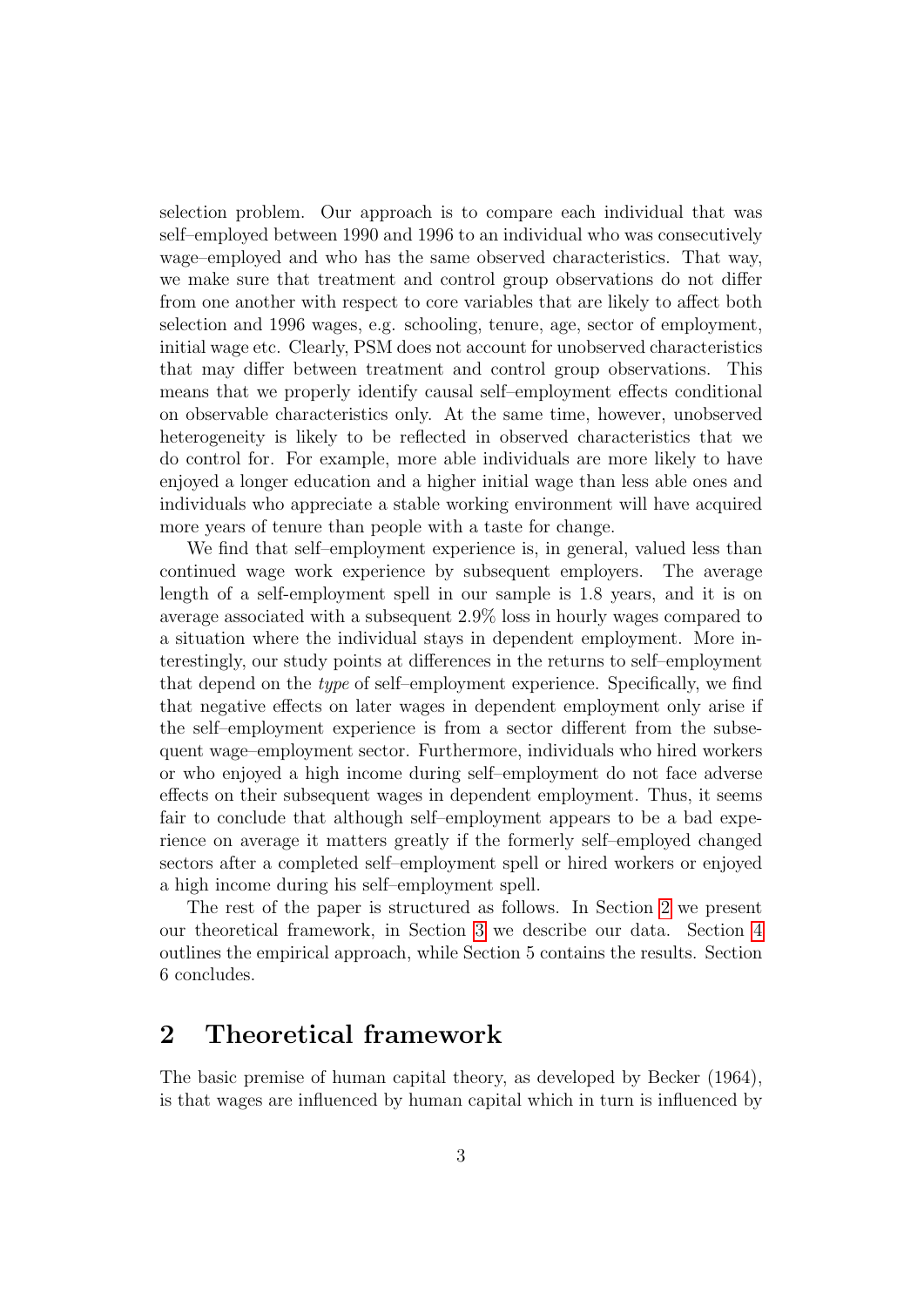investments in education and training by individuals throughout their lives. Later, Mincer (1974) and others have pointed out that human capital can be acquired both in school and through labor market experience. Subsequently, a vast amount of empirical papers has confirmed this by estimating Mincer–type wage equations, finding substantial wage returns to both formal schooling and labor market experience.

The basic question we ask in this paper is whether the experience acquired in self–employment produces more or less human capital than experience acquired in wage–employment. As the tasks undertaken by the self–employed often differ from those performed by the wage–employed (see, e.g., Lazear, 2005), and because wage–employed and self–employed individuals may participate in different training activities, it seems natural to expect different effects. Spence (1973) argues that individuals educate themselves not to improve their human capital but merely to signal their innate abilities to future employers. The idea is that more able individuals can more easily (more cheaply) acquire education and therefore use it as a signal of ability. Following that line of thought, experience from wage–employment and self–employment may not only provide different amounts of human capital, but may also provide different signals about innate abilities to prospective employers.

In any case, whether self–employment experience builds human capital and/or provides a signal to future employers, it may be hypothesized, or even expected, to have different effects on subsequent wages than experience from wage–employment. This is what we set out to empirically test in the present paper.

In the literature, a distinction is typically being made between general and firm–specific human capital. Actually, Becker (1964) already distinguished between general and specific training in his original contribution. The latter is only valuable in the current job while the former has general applicability. This distinction can be used to explain why most empirical studies find substantial returns to firm–specific experience, also called "tenure", in excess of the returns to general labor market experience.

Lazear (2003) argues that firm–specific human capital really is about the right mix of general skills. That is, firms need different combinations of general skills, and through employment in a given firm, individuals acquire the right mix of skills over time. This mix, however, is no longer the right one when the individual changes jobs. This results in a lower value of the worker's human capital in the new job and hence a lower wage.

This line of reasoning suggests that the sectoral transition pattern in connection with the self–employment experience may also matter for subsequent wage effects. Experience from the same industry might provide human cap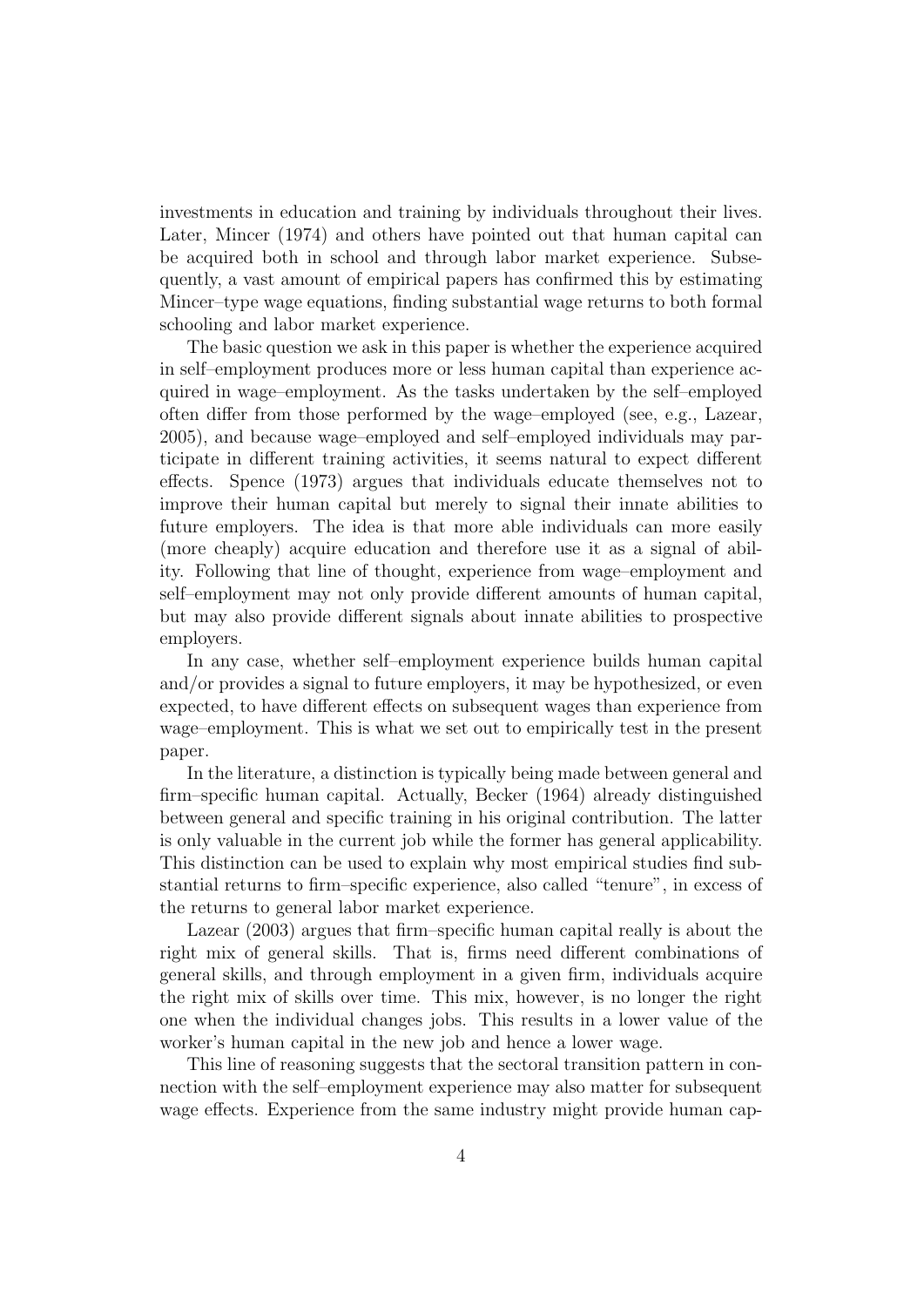ital (and possibly also signals) which are more useful (more valuable) for subsequent employers, as it will result in a more appropriate mix of skills. If a period of self–employment is associated with a change of industry, it is thus important to analyze whether the resulting effects are due to the self– employment experience or due to the change in the sector of employment or both. We therefore analyze the importance of the industry–specific experience when comparing the effects of wage–employment and self–employment experience on wages.

Finally, according to signaling theory, a spell of self–employment that involves employees or high income could provide a stronger signal of innate abilities than a spell without these characteristics. Thus, we also analyze the importance of such characteristics of the self–employment spell for the effects of self–employment experience on subsequent wage–employment wages.

# <span id="page-5-0"></span>3 Data

We use data from the Integrated Data Base for Labor Market Research ("IDA") compiled by Statistics Denmark. IDA contains register data on all individuals with Danish residence. The data base provides detailed information on experience in different occupations, hourly wages and a wide range of other individual–specific characteristics like educational background.[1](#page-5-1)

The occupation of an individual in a given year is determined by Statistics Denmark according to the individual's primary labor market status in the last week of November. In the following, we shall distinguish between self–employment, wage–employment, non–employment and unemployment. A self–employed is defined by Statistics Denmark as an individual who owns a non–incorporated business, and either has employees or enjoys a wage– employment income below a fixed threshold, and is not registered as unemployed or non–employed. The common feature of our treatment group individuals hence is that their primary outlet for their labor is their own non–incorporated business.

The fact that Statistics Denmark records occupations only once a year means that we are unable to control for flows between labor market statuses within a year. We may for example miss some short spells of self– employment, non–employment or unemployment for those who are recorded as being wage–employed. Our results should therefore be interpreted as applying to self–employment spells exceeding a certain magnitude. However, if individuals with short spells are mis–categorized as consecutively wage– employed and short spells are not inherently different from longer spells, this

<span id="page-5-1"></span><sup>1</sup> For more details on the IDA data; see Abowd and Kramarz (1999).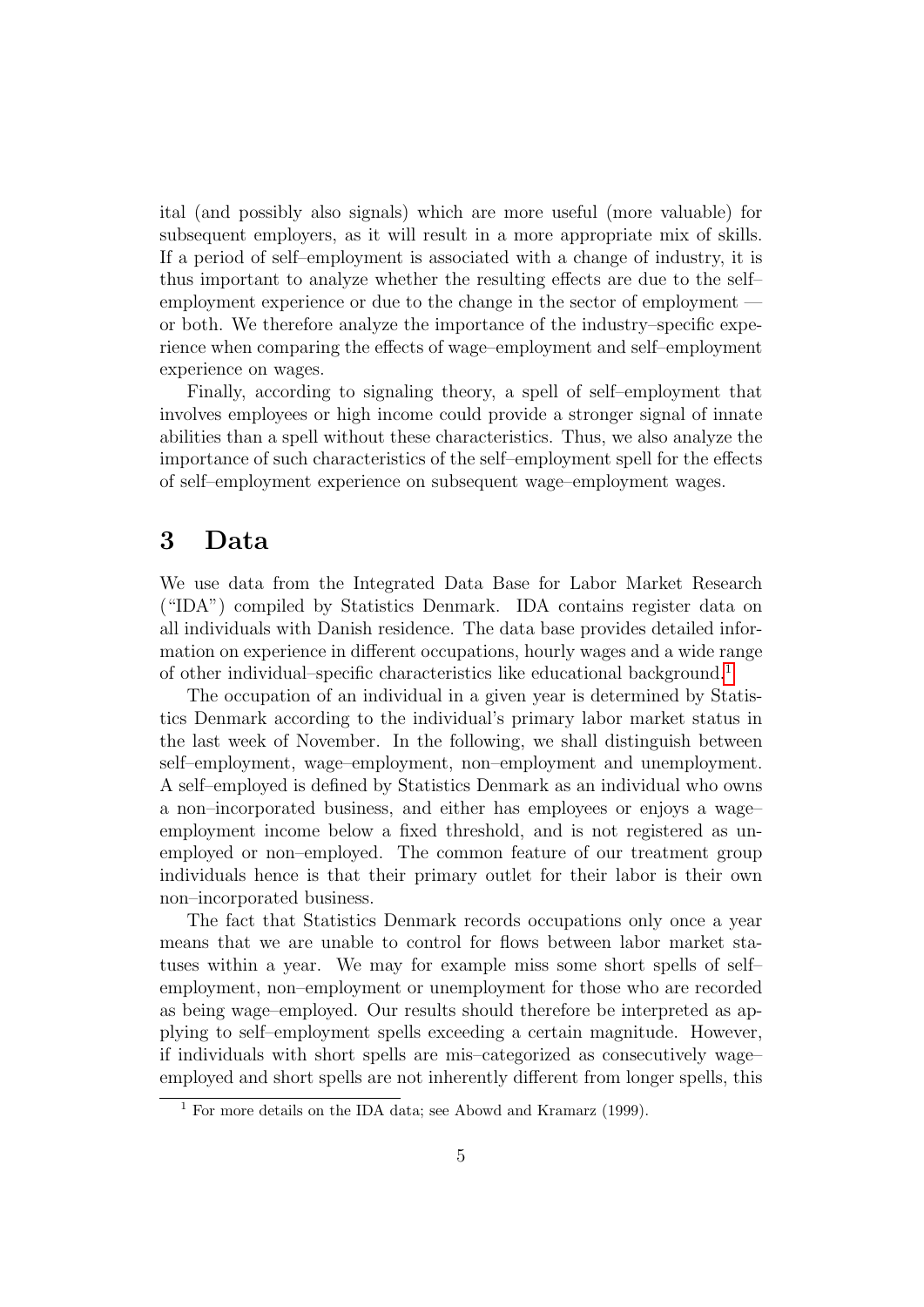may serve to diminish any difference between the treated and the non–treated – a sort of attenuation bias.

In the analysis that follows, we consider individuals who were full–time wage–employed in both 1990 and 1996 in the non–primary sector. We restrict attention to males aged 31–59 years in 1996 to avoid problems with early retirement and to make sure that all individuals have finished their educations. We discard individuals that encountered spells of unemployment or non–employment because we compare them to consecutively wage–employed individuals who by definition were not unemployed or non–employed either. I.e., we do not attempt to draw any inference about formerly self–employed who also encountered spells of non–employment or unemployment.

Furthermore, we drop immigrants from our data since some variables, most importantly the educational ones, are poorly measured for this group. We also delete the upper and lower percentile of the wage distribution as these extreme observations are potentially mis–reportings.

Table 1 displays descriptive statistics of occupations and transitions between wage–employment and self–employment. The upper part of the table shows the distribution of occupations in 1990 and 1996, respectively. The share of self–employed individuals was 7.5% in 1990 and 8.2% in 1996.

The middle part of Table 1 shows that 88.2% of the individuals who were wage–employed in 1990 were also wage–employed in 1996, whereas 3.3% were self–employed. Furthermore, 11,178 of the individuals who were wage–employed in both 1990 and 1996 experienced at least one spell of self– employment of at least one year. The average self–employment experience was 1.8 years with a median of one year.

The lower part of Table 1 further illustrates the duration of self–employment spells for workers being wage–employed in 1990. Most self–employment spells were relatively short. Of those individuals who became self–employed in 1991, 27.2% were back in wage–employment the following year; only 35.6% were still self–employed in 1996.

[Table 1: Occupations and Transitions between Wage–Employment and Self–Employment]

Table 2 displays descriptive statistics of the characteristics of the 10,436 individuals who experienced a spell of self–employment between 1990 and 1996 and for whom we observe the full history of sector affiliations. The latter explains the slight difference in the number of observations compared to Table 1. First, distinguishing between seven different industries, 30.4% of the individuals were self–employed in the same sector as they were later wage–employed in, and 21.3% were self–employed and wage–employed in the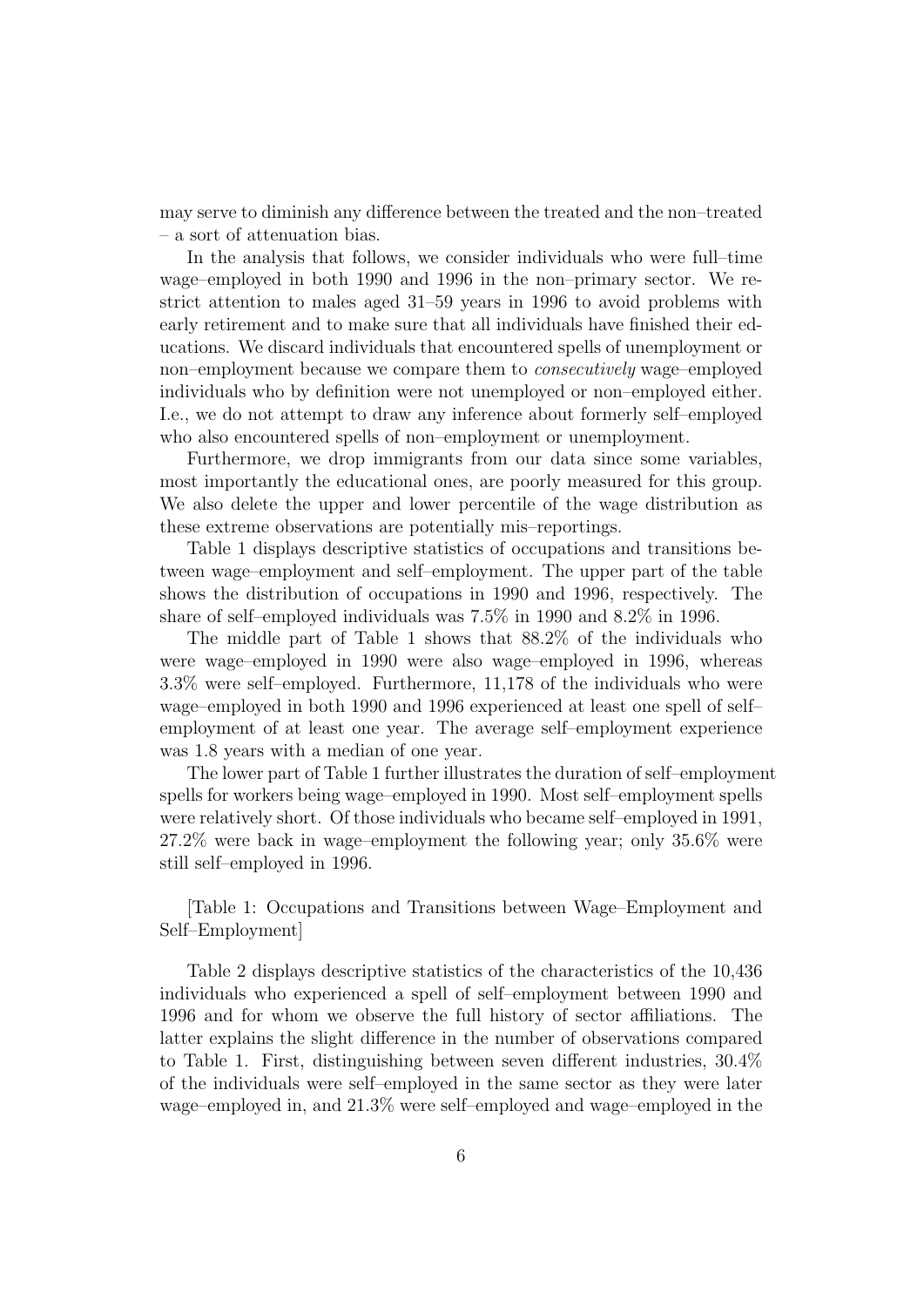same sector in both 1990 and 1996. Second, relatively few spells of self– employment were followed by spells of unemployment or non–employment, as shown in the bottom part of Table 2. This might indicate that few exits from self–employment were forced quits.

[Table 2: Characteristics of Individuals with Self–Employment Experience]

Note that the Danish labor market is characterized by a high degree of flexibility, as firing costs are extremely low. In this respect, Denmark and hence probably also our estimation results — compares better to the US and UK labor markets than to that of continental Europe. At the same time, however, the Danish welfare state takes care of the unemployed with particularly high compensation rates which is why the Danish model is often termed "Flexicurity" – a combination of flexibility in terms of hiring and firing opportunities and social security (Andersen and Svarer, 2006).

# <span id="page-7-0"></span>4 Empirical approach

## 4.1 Propensity score matching

Our aim is to estimate the average effect of the treatment (the self–employment spell) on the treated (ATT). The outcome variable is the natural logarithm of an individual's hourly wage rate in 1996 which means that our estimated ATTs translates into the relative effects of a previous self–employment spell on 1996 wages in wage–employment.

The "basic" treatment we consider is a spell of self–employment between 1990 and 1996 for individuals who were full–time wage employed in both 1990 and 1996. Furthermore, we distinguish between several different types of treatments as explained in Section 4.6 below.

We use propensity score matching (PSM) to address the potential sample selection problem. The idea behind PSM is to find a control group individual for each treatment group individual that has the same, or at least very similar, observed characteristics.

PSM is very well described in the literature, e.g., by Becker and Ichino (2002), Caliendo and Kopeinig (2008), Heckman et al. (1997) and Lechner (2001). The seminal references are Rosenbaum and Rubin (1983, 1985). A recent paper that applies PSM on a ten percent subsample of our data is Simonsen and Skipper(2006). Our exposition of PSM follows Caliendo and Kopeinig (2008).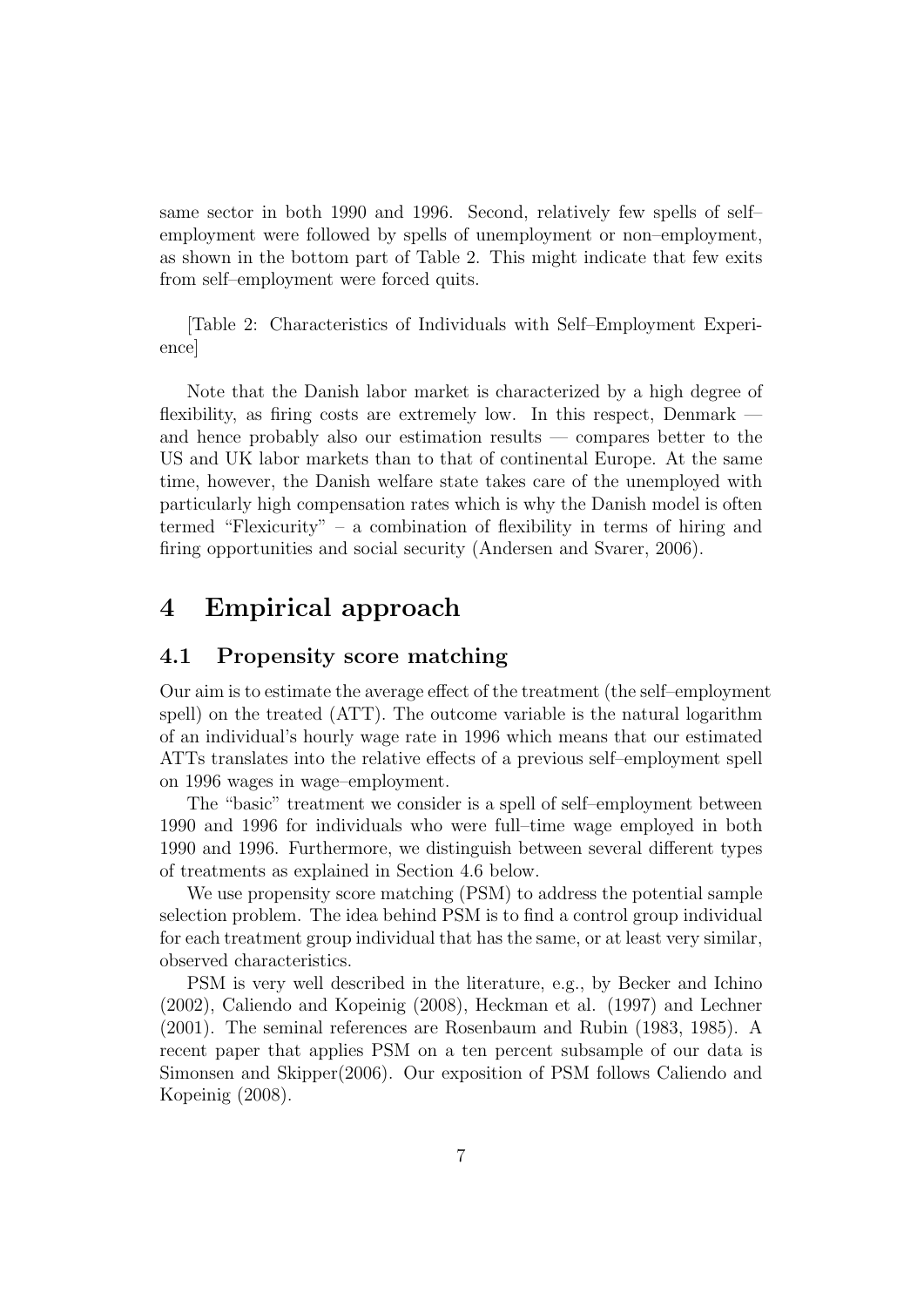In a natural experiment, a fraction of individuals would be randomly allocated to a (short) spell of self–employment before being returned to wage employment, while the remaining individuals would be kept in wage– employment throughout the period. The mean difference in the observed subsequent wages in wage–employment between these two groups would then constitute the ATT.

In practice, however, we are not able to allocate individuals randomly into occupations. PSM is an approach to mimic natural experiments (Rubin 1974; Rosenbaum and Rubin, 1983, 1985). It tries to find "clones" in terms of observable characteristics in the control group for each individual in the treatment group. The selection into the effective control group is not non–random but determined by how close each individual from the potential control group is to the individuals in the treatment group. In this way, PSM tries to eliminate any systematic differences between the treated individuals and the control group individuals. PSM is described in more detail in the following subsection. The validity of PSM hinges on the assumption that we are able to eliminate all systematic differences affecting both the outcome (the resulting wage) and the selection into the treatment (the self–employment experience).

## 4.2 The Average Treatment Effect on the Treated

Our parameter of interest is the ATT which is defined as

$$
\tau_{ATT} = E[Y(1)|D = 1] - E[Y(0)|D = 1], \tag{1}
$$

where  $Y(1)$  denotes the outcome variable (the hourly wage) for treated individuals and  $Y(0)$  denotes the outcome for untreated individuals. The counterfactual average for the treated individuals,  $E[Y(0)|D=1]$  is unobserved which forces us to replace it by an estimate. Approximating  $E[Y(0)|D=1]$ with the mean outcome of the untreated,  $E[Y(0)|D=0]$ , is likely to generate biased estimates since variables that determine selection into treatment will also affect the outcome variable, leading to a "self–selection bias" which is defined as

Bias = 
$$
\tau_{ATT} - E[Y(1)|D = 1] - E[Y(0)|D = 0].
$$
 (2)

The purpose of econometric matching methods is to minimize the quantity  $E[Y(1)|D=1]-E[Y(0)|D=0]$ . Our approach to minimize it is to assume that, given a set of observable characteristics,  $x$ , — which are not affected by treatment — potential outcomes are independent of the assignment to treatment. This assumes that selection is based on observable characteristics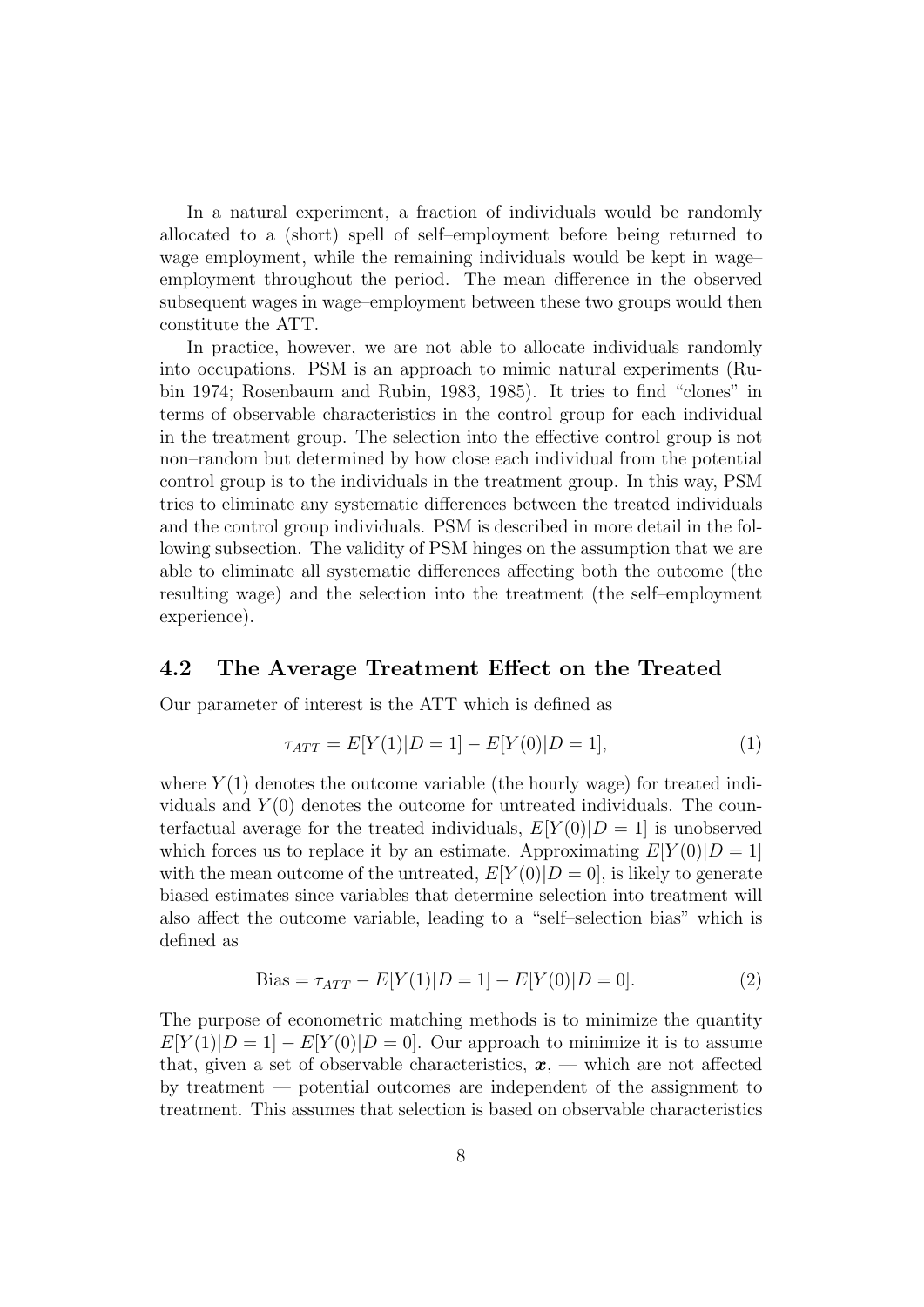only and that all variables that influence treatment assignment and potential outcomes are simultaneously elements of  $x$ .

This assumption is called "conditional independence" or "unconfoundedness". While we do control for a large set of relevant variables that are known to affect both wages and selection, we cannot formally test if the conditional independence assumption is indeed satisfied. We do, however, formally test whether treatment and control observations indeed no longer differ significantly with respect to observable characteristics after matching. This is known as the "balancing property".

As long as the set of observed characteristics  $x$  is small, one can exactly match treatment and control group observations to one another based on the individual elements of  $x$ . Matching on a large set of observed characteristics, as we do in this paper, makes one–to–one matching infeasible. In order to overcome this dimensionality problem, Rosenbaum and Rubin (1983) suggest to use "balancing scores". They show that if potential outcomes are independent of treatment conditional on observed characteristics (which we assume), they are also independent of treatment conditional on a balancing score,  $b(x)$ . A frequently used estimator for the balancing score is the propensity score, the probability of treatment conditional on  $x$ , a quantity that we estimate by a binary probit model.

An additional condition for our identification strategy to hold is the "common support" requirement. It rules out that the probability of treatment is perfectly predicted by  $x$ . It makes sure that individuals with the same observed characteristics have a positive probability of receiving both treatment and non–treatment (Heckman et al., 1999).

The PSM estimator for the ATT is

<span id="page-9-0"></span>
$$
\hat{\tau}_{ATT}^{PSM} = E_{\hat{P}(\mathbf{x})|D=1} \{ E[Y(1)|D=1, \hat{P}(\mathbf{x})] - E[Y(0)|D=0, \hat{P}(\mathbf{x})] \},\tag{3}
$$

where  $\hat{P}(\boldsymbol{x}) = \hat{b}(\boldsymbol{x})$  denotes the predicted probability of treatment. Equation [\(3\)](#page-9-0) shows that the PSM estimate of the ATT simply is the mean difference in outcomes over the common support.

## 4.3 Matching method

Econometricians have developed a battery of methods to map treatment and control observations based on the propensity score as reviewed by Caliendo and Kopeinig (2008). These methods trade estimation bias against estimation precision (variance). We have tried the following methods: one–to–one matching without replacement; one–to–one matching with replacement; nearest neighbor matching with 2, 5 and 20 neighbors; kernel matching with an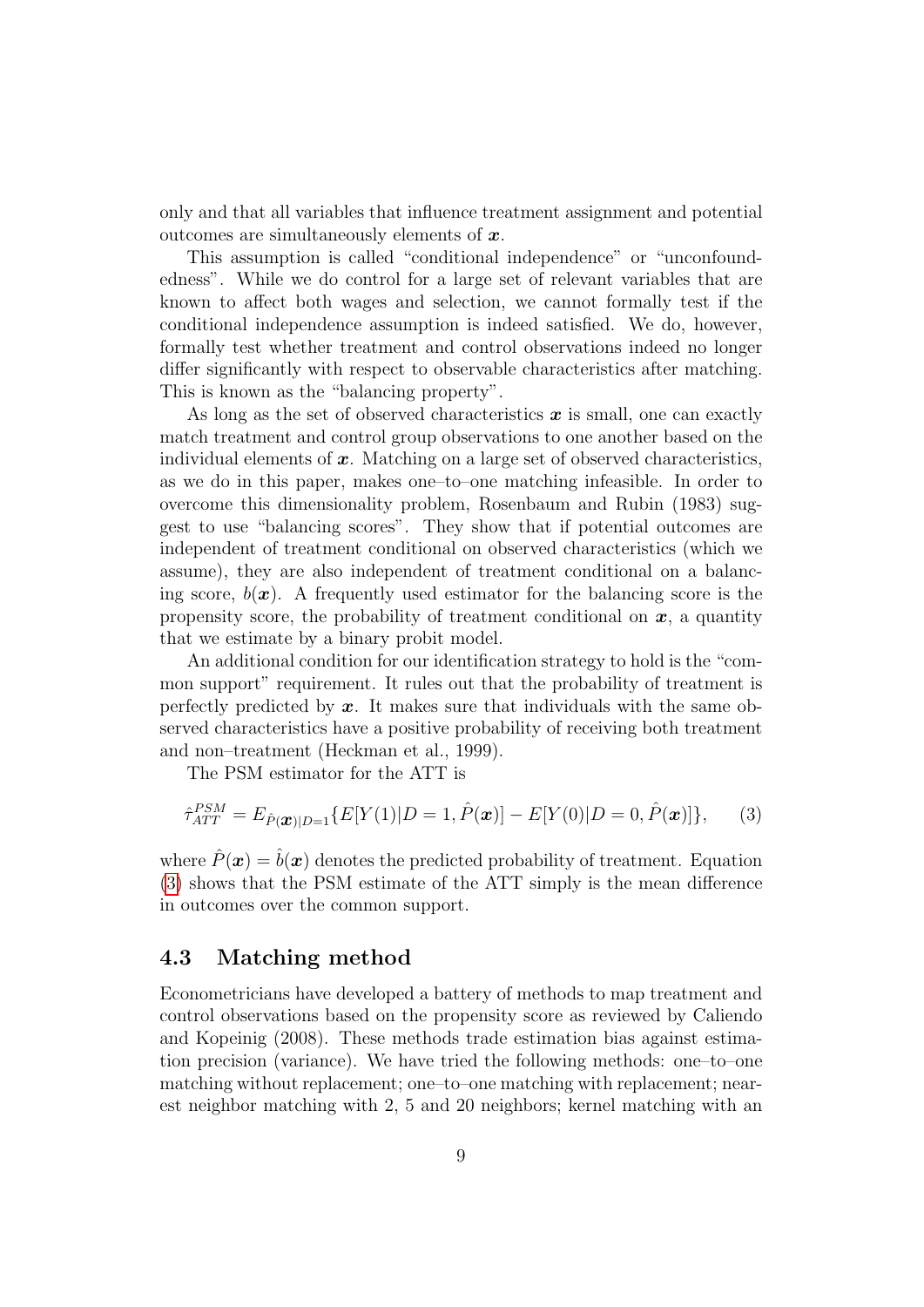Epanechnikov kernel with bandwidths 0.06, 0.18 and 0.54; kernel matching with a normal kernel with bandwidths 0.06, 0.18 and 0.54. Nearest neighbor matching is not a preferred option in the present setting since it tends to produce less unbiased results than the other methods. It is mostly applied in cases where there are only few control group observations available and we use it only to check the extent to which our results depend on the matching method. The estimated ATTs differ only slightly between the alternative matching models.[2](#page-10-0) Standard errors are slightly larger for one–to–one matching and for kernel matching compared to nearest neighbor matching. We finally opted for one–to–one matching with replacement since it reduces estimation bias at the cost of higher variance (our standard errors are hence more conservative) and since it is computationally less burdensome than kernel matching while producing almost identical point estimates and standard errors.

## 4.4 Conditioning variables

To compute the propensity score, we first estimate a probit model for selection into treatment. As explained above we should condition on all variables that affect both treatment assignment and outcomes. Such a set of conditioning variables would ideally include broad range of skills/abilities measures, initial employment prospects and preferences for risk and job types. While controlling completely for all this is, of course, impossible, we try to proxy these variables by the set of explanatory variables described in the next few paragraphs. These variables prove to statistically and economically significantly affect both selection into self–employment and wage-employment wages, and as we explain below, they are likely to provide good controls for skills, employment prospects and preferences.

We use the following set of explanatory variables that prove to statistically and economically significantly affect both selection into self–employment and wage–employment wages: (i) years of tenure and years of tenure squared; (ii) age and age squared; (iii) sector affiliation: dummy variables for being employed in manufacturing, electricity, construction, trade, transport or finance with being employed in the public sector as the reference sector; (iv) education: dummy variables for twelve, 14, 16 and 18 years of education with

<span id="page-10-0"></span><sup>&</sup>lt;sup>2</sup>The largest difference between the alternative estimators is  $16\%$  (for our "main" treatment/control combination that is discussed in Subsection [4.6](#page-13-0) below). This is the case for a comparison between nearest neighbor matching with 20 neighbors and one one–to–one matching without replacement. The related difference for nearest neighbor matching with two neighbors is ten percent. Nearest neighbor matching generates larger point estimates than one–to–one matching in both cases.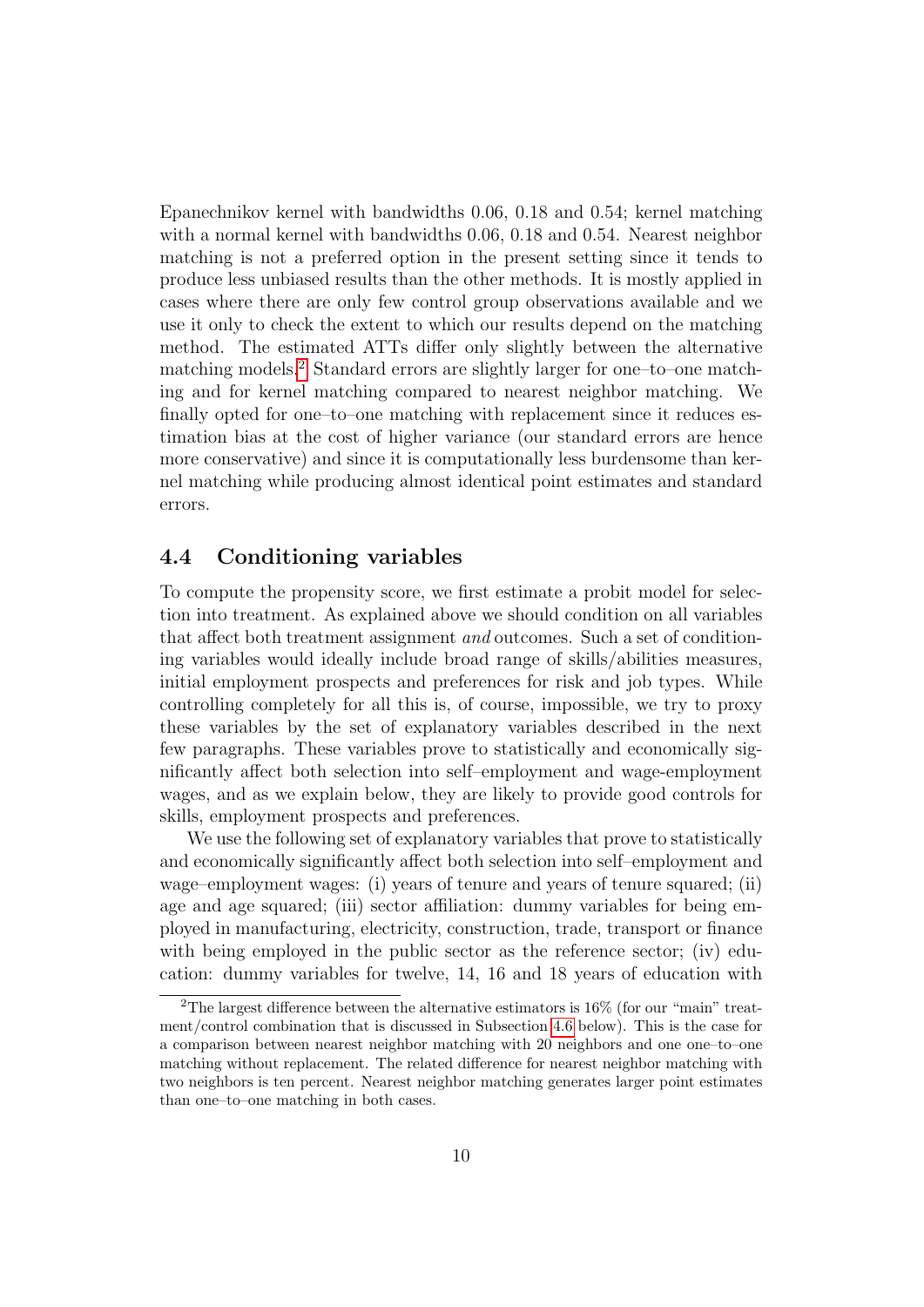less than twelve years of education constituting the reference category;  $(v)$ marital status; (vi) dummy variables for the number of children being one, two, or more than two with having no children being the reference category; (vii) dummy variables for living in a rural or an urban area with living in the Greater Copenhagen area as the reference category; (viii) the regional unemployment rate; (ix) the natural logarithm of the number of employees of the employer in 1990 and its square and (x) the hourly wage received in the initial employment in 1990;

Our selection of covariates follows Bruce and Schuetze (2004) with the exception of the firm size variable. All variables refer to 1990 in order to ensure that our conditioning vector  $\boldsymbol{x}$  is not affected by treatment. If we used 1996 values instead, these variables would have be partly determined by a previous spell of self–employment, thereby violating the conditional independence assumption.

Tenure and age are both variables that are very likely to affect both wages and selection — and they prove to do so in our study as well. It is important to notice that by matching on tenure, we effectively take into account cohort effects as we compare treated and control group observations with the same length of tenure in 1990. Studies dealing with the internal economics of the firm like Baker et al. (1994a,b) as well as Gibbons and Waldman (1999, 2006) show that wage rates differ across entry cohorts independent of the characteristics of the individuals from different cohorts and that these wage differences are persisting.

That education is a major ingredient of any wage regression has been known at least since Mincer (1974). It is also likely to affect occupational choice as shown by Lazear (2005) and Lucas (1978).

Marital status and the number of children may be considered as proxy variables for risk aversion as discussed by, e.g., Leigh (1986), Halek and Eisenhauer (2001) as well as Schooley and Worden (1996). At the same time, marital status and the number of children also affects wages as shown by, e.g., Hamilton (2000).

An individual's geographical location is also likely to affect both selection and wages since employment prospects tend to be more gloomy in more rural areas. The regional unemployment rate is included since high unemployment rates may push some individuals into self–employment (Pfeiffer and Reize, 2000) and also affect wage rates (Akerlof and Yellen, 1990).

We include the number of employees at the establishment in 1990 as an explanatory variable since larger firms tend to pay higher wages (Brown and Medoff, 1989; Winter–Ebmer and Zweimüller, 1999). We are able to control for establishment size since our register data allows us to combine individual– level data with establishment–level data (matched employer–employee data).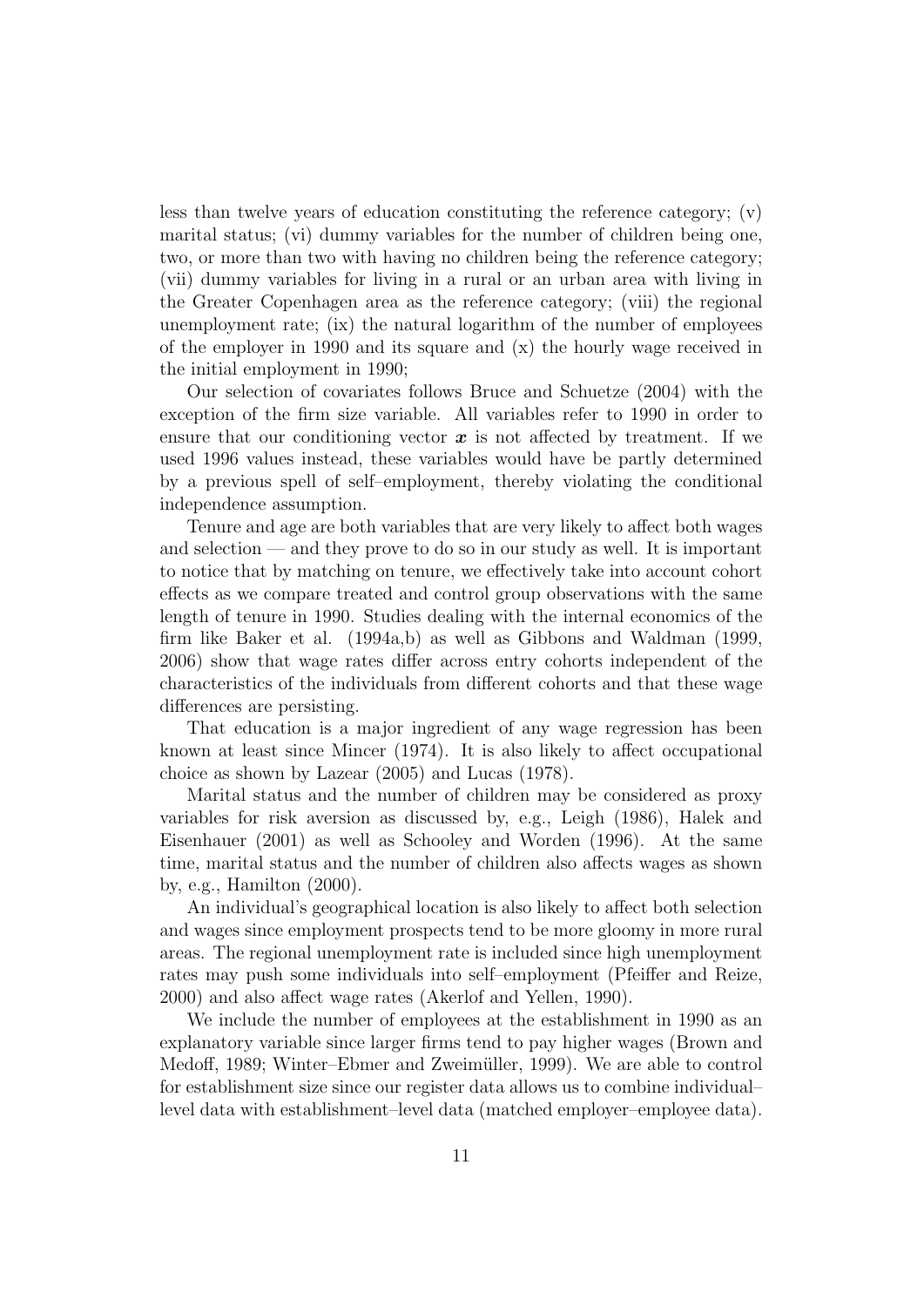While a positive relationship between current establishment size and wages is well–established in the literature, it is not so obvious that establishment size in 1990 affects current wages. Establishment sizes in 1990 and 1996 are, however, highly correlated which implies that individuals who were employed with a large (small) employer tend to prefer to be employed with a large (small) employer later on as well, or that larger firms tend to select the better workers in which case the establishment size acts as a proxy for unobservable individual differences.

Furthermore, it also turned out that establishment size has a statistically highly significant effect on selection as discussed in Subsection  $5.1$ .

Finally, "initial" wages are used by Williams (2000) as well as Bruce and Schuetze (2004) as proxy variables for unobserved individual–specific heterogeneity.

Clearly, our set of conditioning variables only controls for observed individual characteristics while the "ideal" set of conditioning variable would include more direct measures of e.g. initial employment prospects and risk preferences.

Table 3 displays descriptive statistics for the variables involved in the estimations. It differentiates between treatment and control observations and also contains tests for significant differences in the variables used in the estimations.[3](#page-12-0)

#### [Table 3: Summary Statistics]

The table shows that formerly self–employed individuals earn on average (and uncontrolled for observed characteristics) four percent more than consecutively wage–employed individuals, a difference that also is statistically highly significant. The difference in initial 1990 wages is seven percentage points but statistically insignificant. Individuals in the treatment group have fewer years of tenure, are less likely to work in manufacturing, electricity and transport, are less likely to work in trade and finance, are more likely have 18 or more years of schooling and are employed in smaller establishments.

There are no statistically significant differences with respect to age, marital status, the number of children, the geographical location, and years of education other than 18 or more years.

The aim of propensity score matching is to remove any differences in the distribution of these observed characteristics. If these are removed, the "balancing property" is satisfied.

<span id="page-12-0"></span><sup>3</sup>The difference in the number of observations in Table 3 and Table 2 is due to missing values for some variables used in the estimation.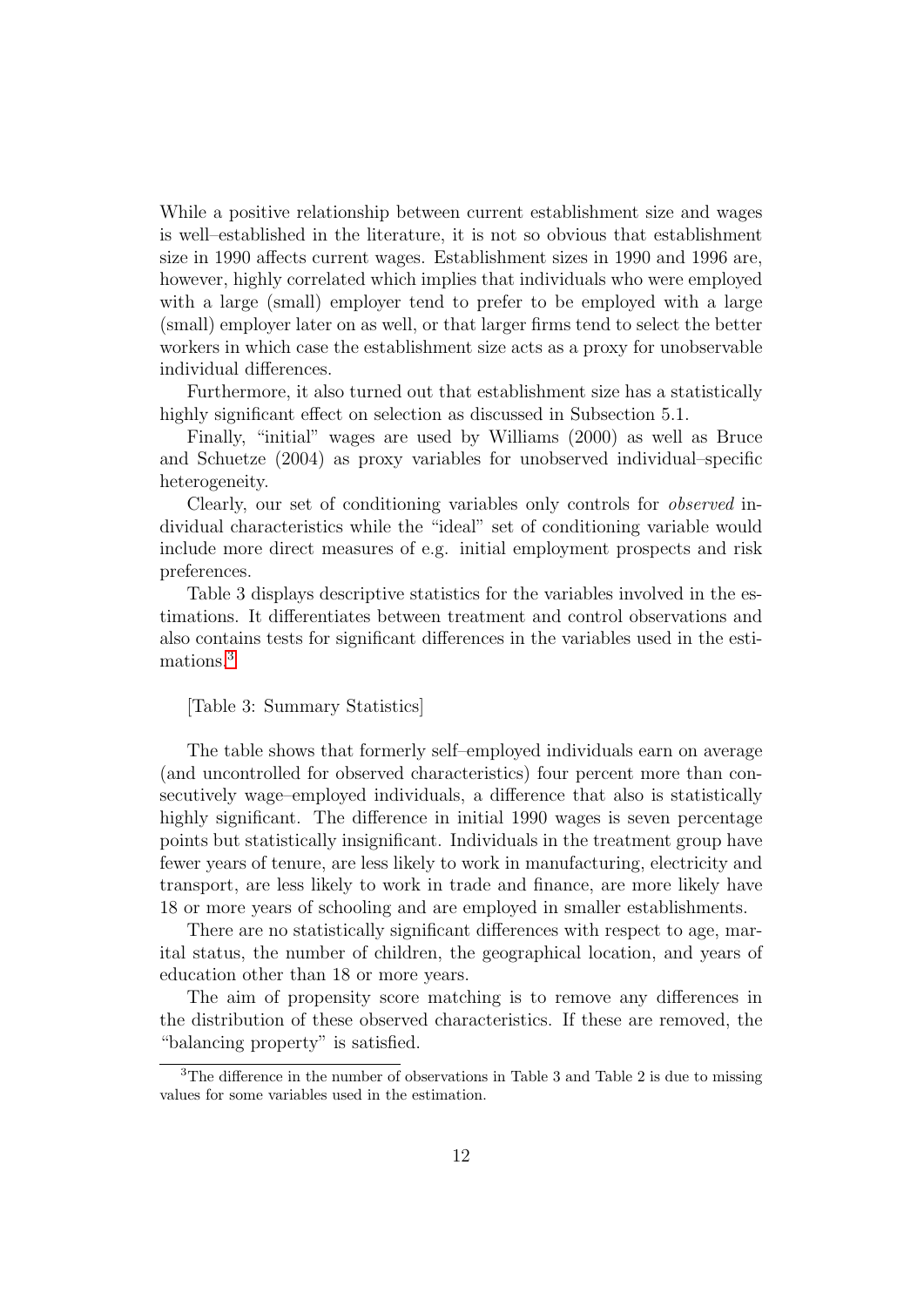## 4.5 Identification strategies of existing studies

While our approach is to find control individuals that resemble our group of previously self–employed individuals most closely, the existing studies briefly reviewed in the introductory section rely on OLS estimation that controls for a set of covariates that are likely to affect wages. Williams (2000) as well as Bruce and Schuetze (2004) use initial wages as a main control variable.

Identification is still, however, based on the assumption that selection into self–employment is random conditional on the covariates controlled for. There is no weighting by how close treatment and control observations are in terms of their observed characteristics and all effects are assumed to be linear. In Subsection 5.5 we briefly discuss alternative estimation results we produced based on the identification strategy used by existing studies.

Moreover, existing studies also uses current instead of before treatment covariates which is inappropriate since current values of covariates are likely to be determined by treatment, thus violating the Conditional Independence Assumption (which also needs to hold for OLS estimation). Treatment individuals will for example by definition have fewer years of tenure than control group individuals. This may conceal the effects of self–employment spells.

## <span id="page-13-0"></span>4.6 Treatment and Control Groups

Following the theory outlined in Section 2, our interest is not only in the general effect of a self–employment spell (our "basic" treatment) on subsequent wages, but also in the effects of different types of self–employment spells (our specialized treatments). We define a total of seven different treatments below. To provide appropriate counterfactuals for the different treatments, we also define six different control groups which mirror the different treatment groups.

#### Definitions of treatment groups

The "basic" treatment group  $(T_1)$  we consider consists of individuals with at least one spell of self–employment in the years 1991–1995. This treatment is similar to the one previously considered in the literature; see, e.g., Bruce and Schuetze (2004). In our estimation sample, 8,006 individuals receive this treatment.

We refine treatment group  $T_1$  by (i) taking into account sector switching (treatment groups  $T_2$  and  $T_3$ ) and (ii) considering having had employees as self–employed or having enjoyed a particularly high income when self– employed (treatment group  $T_4$  $T_4$ ).<sup>4</sup>

<span id="page-13-1"></span><sup>4</sup>Our measure of self–employment income is, just as in Hamilton (2000), net profits. A "high income" in self–employment is defined as an income in the fourth quantile in the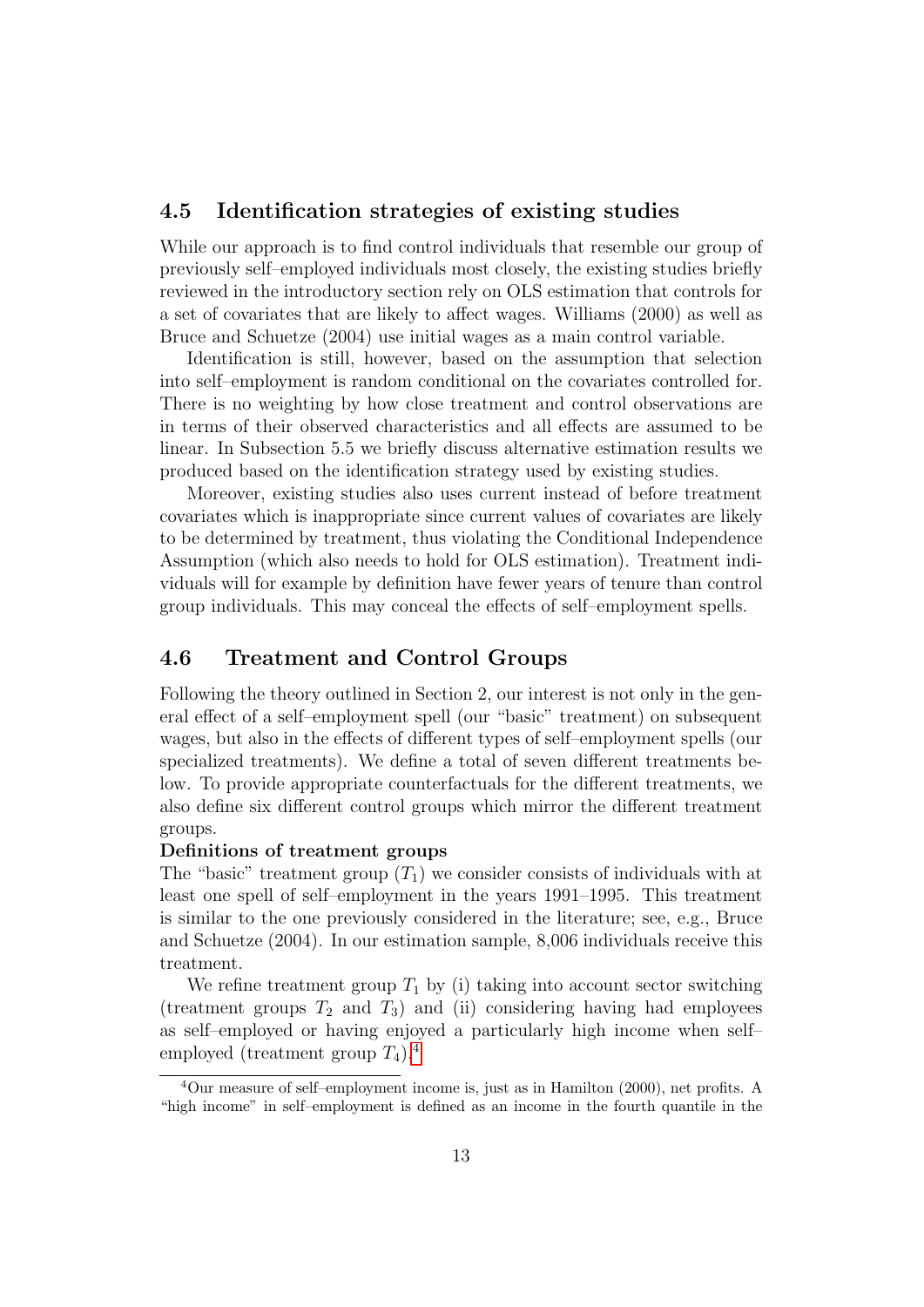We distinguish two different overall transition patterns among the individuals in  $T_1$ : those who return to their old sector of wage–employment (5,472) individuals) and those who move to a different sector of wage–employment (3,910 individuals). It seems reasonable to expect that the effects on subsequent wages are different in the two cases. In the first case, workers are bringing back experience to their old sector. Workers may even know from the beginning that their self–employment spell is going to be temporary. In other words, it may be something that workers do to improve their subsequent wage in dependent employment in that sector. In the second case, workers proceed to a different sector following a self–employment episode.

For these reasons, we split up the basic treatment group  $T_1$  into individuals who proceed to the same sector of wage–employment, treatment  $T_2$ , and those who move to a different sector, treatment  $T_3$ .

In the case of individuals who stay in the same sector of initial wage– employment,  $T_2$ , we distinguish between individuals who obtain self–employment experience from the *same* sector, treatment  $T_{2a}$ , and those who obtain it from a *different* sector, treatment  $T_{2b}$ <sup>[5](#page-14-0)</sup> A priori, we expect the former type of experience,  $T_{2a}$ , to be valued more by subsequent employers than the latter type of experience,  $T_{2b}$ .

Among the individuals in treatment group  $T_3$  — those whose sector of employment differs between 1990 and 1996 — we also distinguish between individuals who were self–employed in the same sector as the one in which they subsequently become wage–employed, treatment  $T_{3a}$ , and those who were self-employed in a *different* sector, treatment  $T_{3b}$ . We again expect the former type of experience to be most valuable in subsequent wage work.

Clearly, studying wage effects of sector switching implies that we are potentially introducing an additional selection problem. Note, however, that we compare self–employed individuals who switched sectors to consecutively wage–employed individuals who also switched sectors. I.e., we compare individuals that followed the same employment patterns. Hence, we may be unable to identify absolute effects on wages but we do properly identify parameter of our main interest, the difference in wage rates for treatment and control group observations who both changed sectors.

Finally, we consider two treatments which may provide valuable signals to future employers or which may contain particularly valuable experiences. Treatment  $T_{4a}$  consists of individuals with at least one employee in one of the years as self–employed.<sup>[6](#page-14-1)</sup> We additionally consider individuals with earnings

self–employment income distribution.

<span id="page-14-0"></span><sup>5</sup> When individuals have self–employment experience from more than one sector in the years 1991 to 1995, we use the sector of the last year of self–employment.

<span id="page-14-1"></span><sup>&</sup>lt;sup>6</sup>The vast majority of former entrepreneurs had at most one employee which is why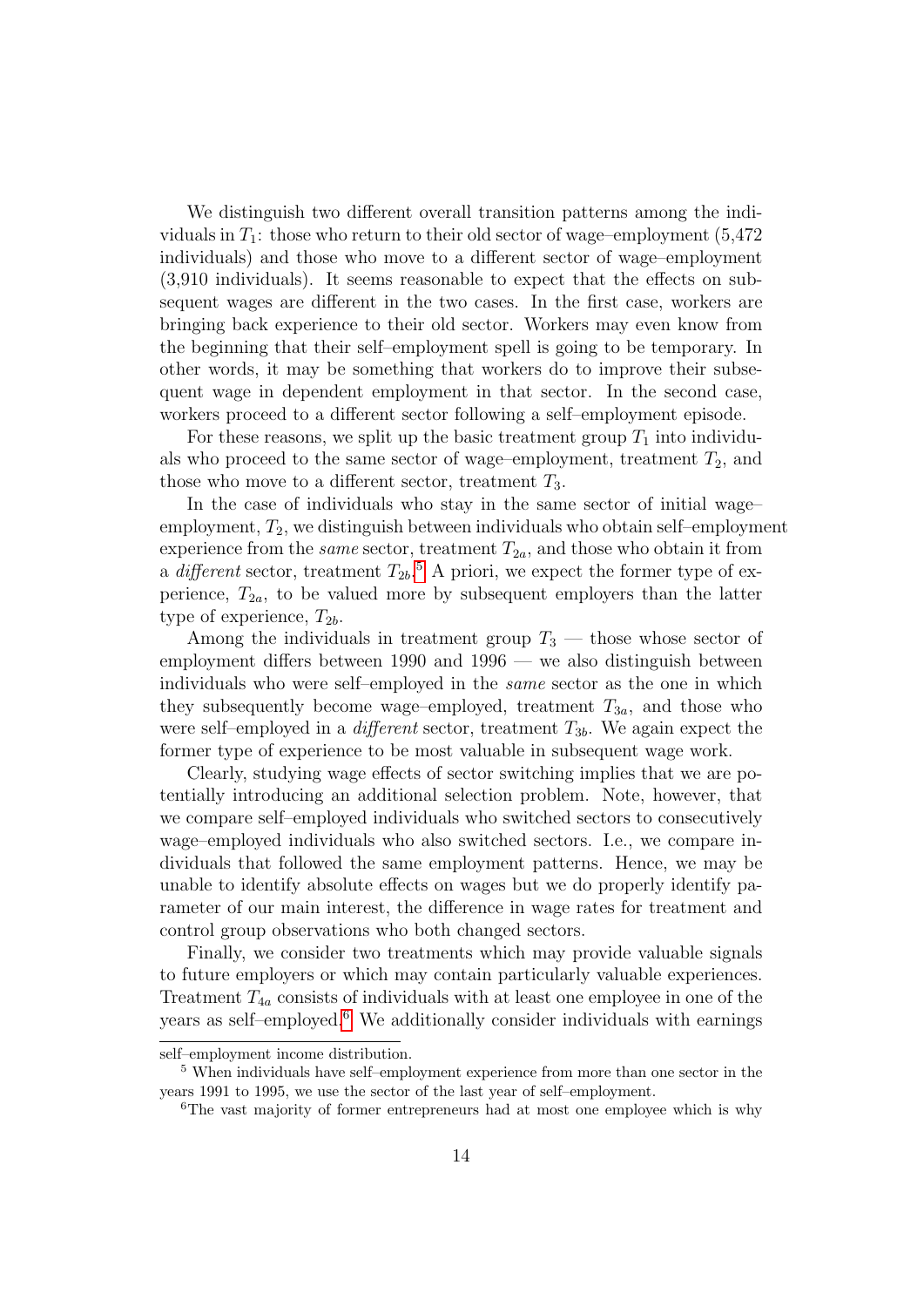in self–employment in the upper quartile among the self–employed, treatment  $T_{4b}$ <sup>[7](#page-15-0)</sup> Clearly, self-employment income will depend on taxation and it is certainly possible that some individuals have high de facto but low taxable incomes (the variable we measure). Similarly, the number of employees in self–employment may reflect low risk–aversion.

#### Definitions of control groups

Our most general group  $(C_0)$  consists of individuals who were permanently wage–employed between 1990 and 1996. This is the central control group considered by Bruce and Schuetze (2004).

The focus of our attention is, however, on control group  $C_1$  which consists of individuals who changed jobs at least once in the period. This is our "basic" control group since our treated individuals — by definition — also changed their job between 1991 to 1995.

Furthermore, we split our basic control group into individuals who stayed in the *same* sector in 1990 and 1996,  $C_2$ , and those who move to a *different* sectors,  $C_3$ . We proceed that way in order to provide more relevant counterfactuals for treated individuals who return to their old sector, e.g. treatment group  $T_2$ , and for those who join a different sector, i.e. treatment group  $T_3$ . Thus, treatment group  $T_2$  compares to control group  $C_2$  and treatment group  $T_3$  compares to control group  $C_3$ .

Finally, to compare the effects of self–employment experience to those of unemployment and non–employment experience, we define our final two control groups as individuals who were wage–employed in 1990 and in 1996, but were unemployed (control group  $C_4$ ) or non–employed (control group  $C_5$ ) for at least one period in the years 1991 to 1995 while not having encountered a single spell of self–employment.

Figure 1 provides an overview of how we split up our treatment and control groups.

[Figure 1: Overview of Treatment and Control Groups Combinations]

Table 4 provides an overview of our treatments and controls — and the combinations of these considered in the following section. Our econometric

we only consider this type of treatment here, few had two and even fewer had more than two employees. In specifications not displayed in this paper, we additionally considered having had two or more than two employees as additional treatments. The corresponding estimation results indicate that these types of treatments go along with higher and statistically more significant positive returns to self–employment.

<span id="page-15-0"></span><sup>7</sup>We used the mean of the number of employees and mean self–employment income if individuals encountered multiple self–employment spells. Using maxima instead did neither qualitatively nor quantitatively alter the results.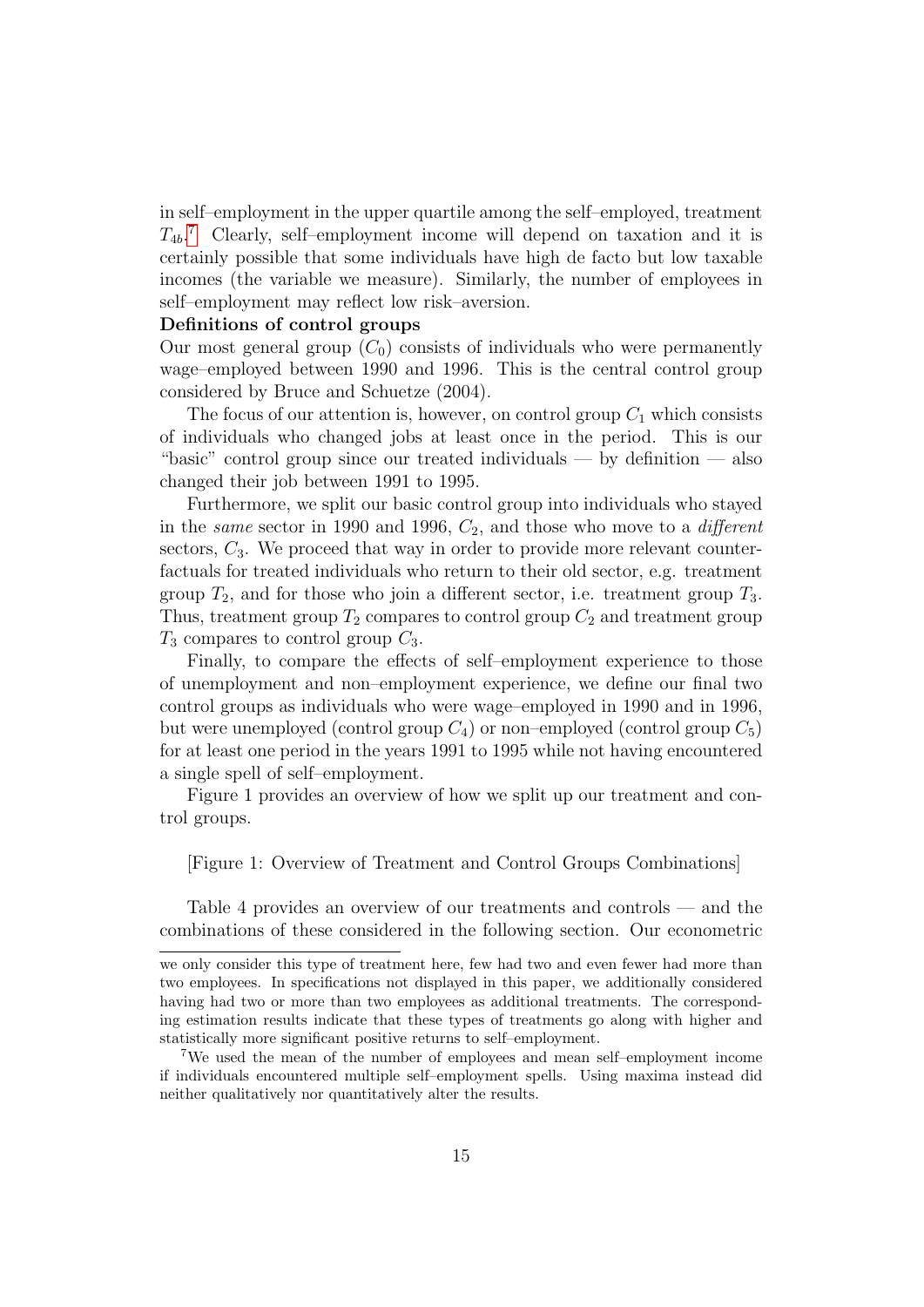approach is the same for all combinations of treatment and control groups. For the sake of brevity we do, however, only discuss details for our "basic" treatment/control group combination  $(T_1 \text{ and } C_1)$  below.<sup>[8](#page-16-0)</sup>

[Table 4: Treatment Group and Control Group Combinations]

#### Econometric software

We use the "psmatch2" module by Leuven and Sianesi (2003) implemented in STATA to perform the PSM estimation. The standard errors associated with the matching estimates in Table 5 are calculated according to Lechner (2001). Abadie and Imbens (2006) show that bootstrapped standard errors may be inconsistent in large samples when matching with replacement is used which is precisely our setting. Bootstrapped standard errors and Lechner's one do, however, differ very little in our estimations.

## 5 Results

We first discuss the estimation results for the binary probit model for selection into treatment since these form the basis for the propensity score and thus for the matching approach. We also provide tests for the quality of our matches. The PSM results for our various treatment and control group combinations are presented afterwards.

## 5.1 Binary probit results for selection

#### Main findings

A binary probit model is used to calculate the propensity score,  $\hat{P}(\boldsymbol{x})$ , the predicted probability of treatment. Estimation results are displayed in Appendix A which also contains the results of a more flexible empirical specification that we shall discuss below. They show that tenure has a negative effect on the probability of becoming self–employed. Age has an inverse U–shaped effect on selection with a maximum being reached at 45.7 years.

There is no statistically significant effect of marital status and the number of children. These "family status" variables are statistically jointly highly significant, however. Geographic location and regional unemployment rates are not found to having separately or jointly significant effects on selection.

We find a U–shaped relationship between establishment size in 1990 and the probability of becoming self–employed. That is, employees in very large

<span id="page-16-0"></span><sup>8</sup> Details for the other treatment/control group combinations are available from the authors upon request.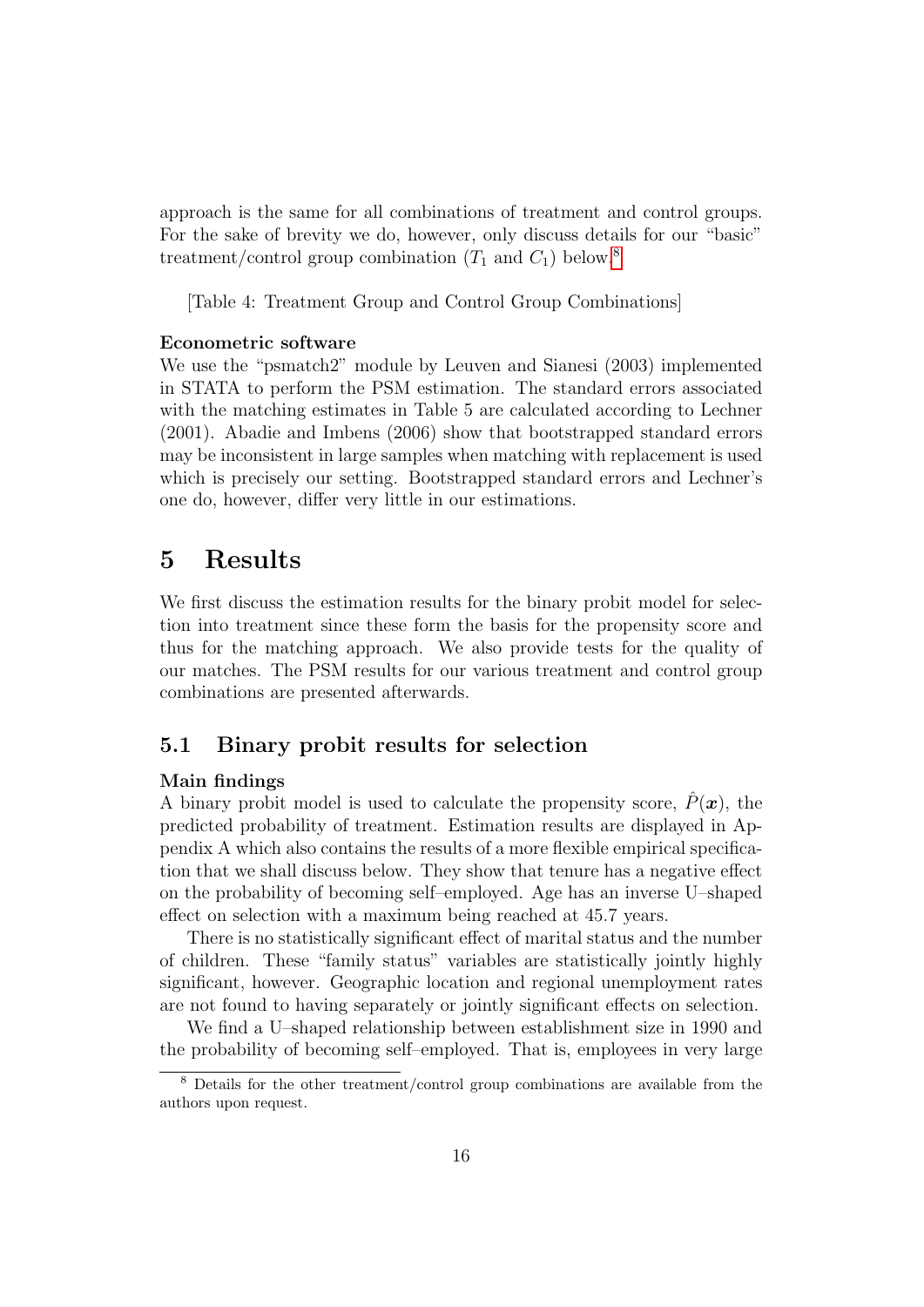and very small establishments are more likely to become self–employed than employees in medium–sized establishments. The probability of becoming self–employed is, however, lowest for individuals who have been employed in an establishment with 2,166 employee which practically means that the propensity of becoming self–employed is decreasing in establishment size given a mean establishment size of 82.3 employees.

Of the set of education dummy variables, only the effect of 18 years of schooling or more is statistically significant (and negative).

#### Match quality

Since we do not condition on all covariates but only on the propensity score, we need to assess if our matching procedure is able to balance the distribution of treatment and control individuals, i.e., if the match quality is satisfactory.

Rosenbaum and Rubin (1985) suggest to use "standardized biases", which are simply the differences in the means of the covariates for treatment and control observations after matching, weighted by their standard deviations. It turns out that the parsimonious model does not match particularly well on the sector dummies. Caliendo and Kopeinig (2008) suggest interacting the variables that are not well matched with other covariates in an attempt to increase their importance in the matching process. We therefore interact the set of sector dummy variables with both initial wage and tenure. We also include the second to fifth polynomial of the initial wage since we did not match well on initial income after the inclusion of the sector dummy interaction. We use these newly constructed variables as additional covariates. Estimation results are shown in Appendix A (alongside the results of our initial specification without the interactions). Their interpretations are cumbersome, however, due to the many interactions. Hence, we do not discuss them here. The main result from this larger model is that there no longer exist statistically significant differences in the covariates between treatment and control group observations. This finding does not only apply to the combination of our "basic" control group and our "basic" treatment group but to the other combinations we consider as well.

Sianesi (2004) additionally suggests to re–estimate the propensity score on the matched sample, i.e., only including the treatment individuals and the matched control group observation, and compare the pseudo  $R^2$ 's before and after matching. There should not exist a significant difference in the distribution of covariates after matching and the pseudo  $R^2$ 's should therefore be close to 0. In addition, tests for joint significance of the covariates should reject joint significance after matching. The pseudo  $R^2$ 's after matching are between 0 and 0.004 across our different treatment and control group combinations. Tests for joint significance easily reject the ability of the covariates to explain selection after matching as well.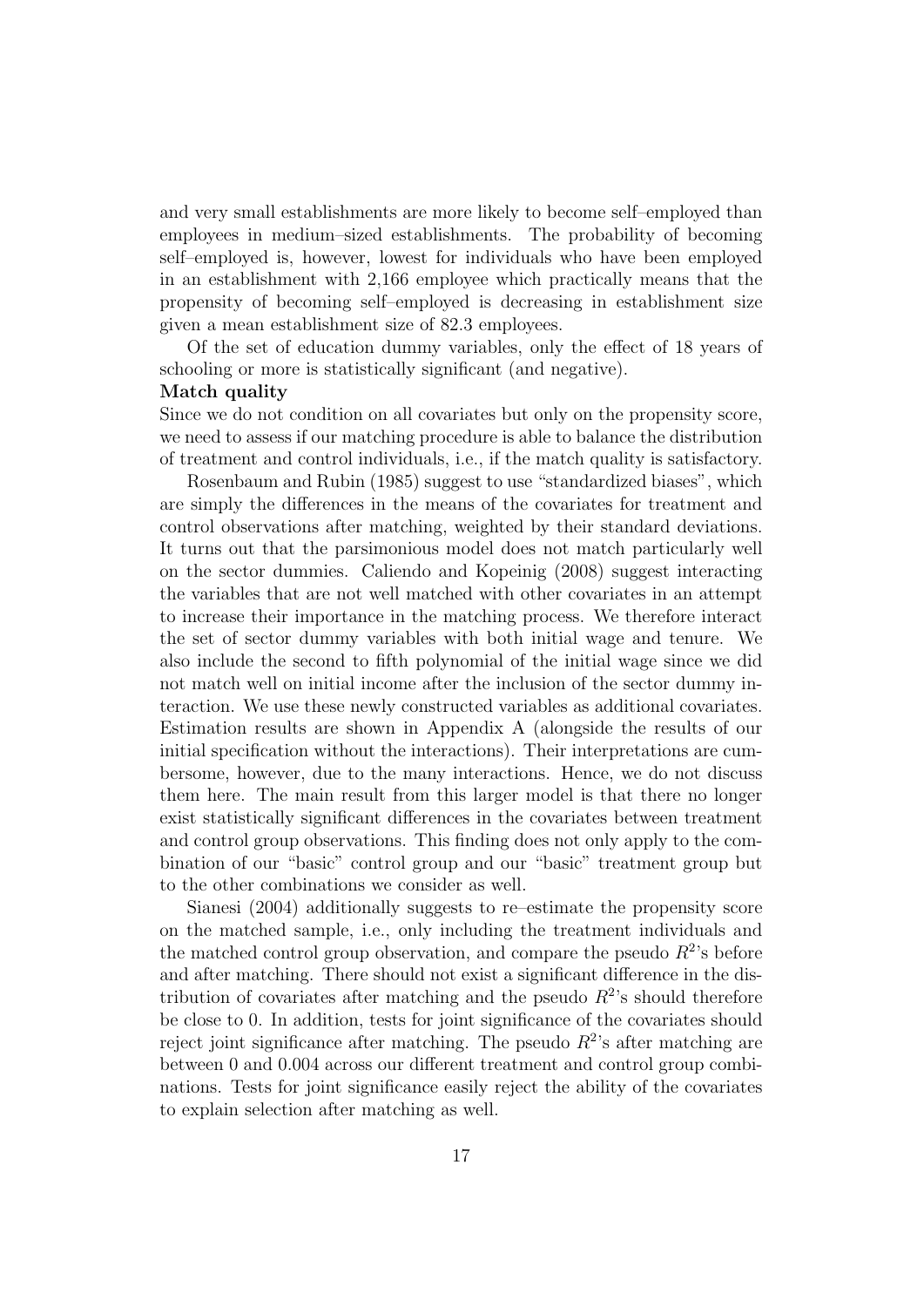Our formal tests hence indicate that we match treatment and control group observations very well. There is no indication of the balancing property not being satisfied. In addition, we test if the common support assumption is satisfied which is the case for all treatment/control combinations we consider.

## 5.2 ATT estimates

Table 5 displays the ATT estimation results for the alternative combinations of treatment and control groups using PSM. In the following subsections, we shall go through the results in detail, starting with the effects of the "basic" treatment  $(T_1,$  individuals with a spell of self-employment between 1990 and 1996) in Section [5.3.](#page-18-0) We discuss the more specific treatments in Section [5.4.](#page-19-0)

[Table 5: Effects of Self–Employment Experience on Subsequent Wages]

## <span id="page-18-0"></span>5.3 The "basic" treatment

The first row of Table 5 contains the estimated effects of the "basic" treatment,  $T_1$ . It shows that a spell of self-employment between 1990 and 1996 goes along with a reduction in hourly wages in subsequent wage–employment of 2.9%, an effect that is measured with relatively high precision given a standard error of 0.6%.

For comparison, Bruce and Schuetze (2004) find that an additional year of self–employment experience reduces the post self–employment wage in dependent employment by between 3.0% and 15.6% compared to one year of additional wage work experience. These effect are, however, often quite imprecisely estimated. Our results hence indicate somewhat less negative but statistically much more significant consequences of self–employment.

Bruce and Schuetze (2004) also perform a regression where they only use those individuals who also experienced a job change in wage–employment as the comparison group. This corresponds to our "basic" treatment/control combination  $T_1/C_1$ . This tends to make their results insignificant – possibly due to their substantially reduced sample size. Our results are more robust qualitatively to this change of control groups as we find a wage reduction of 1.6% (standard error 0.6%) once we compare our basic treatment group to control group individuals who changed jobs.

In sum, self–employment appears to be a bad experience compared to continued wage work since it leads to lower wage rates compared to consecutive dependent employment.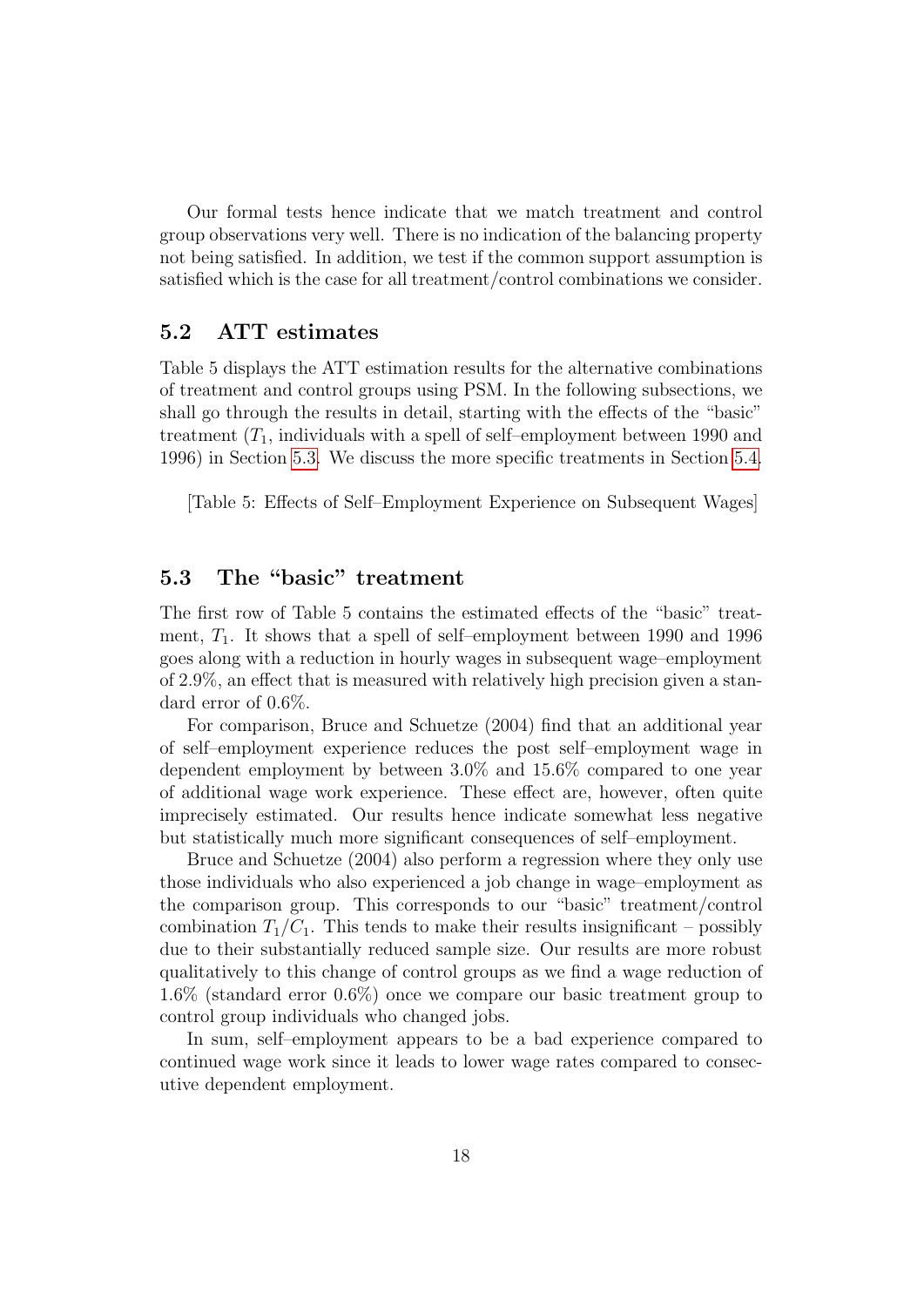One reason for the negative effect of a self–employment spell could be that formerly self–employed become employed by a smaller firm in 1996 compared to 1990. Given that smaller firms pay less than larger firms, this would have adverse effects on wages. To analyze this issue, we calculate the differences in employer sizes between 1990 and 1996 for consecutively wage–employed individuals who changed jobs at least once — our "basic" control group  $T_1$ — and individuals who encountered at least one spell of self–employment — our "basic" treatment group  $C_1$ . It turns out that there is no evidence for formerly self–employed workers are more likely to join smaller firms than consecutively wage–employed individuals: there is no statistically significant difference in the mean and the median change in employer size between 1990 and 1996 between our treatment group individuals and our control group individuals.

However, formerly self–employed individuals fare better than formerly unemployed or non–employed individuals — individuals in control group  $C_4$ and  $C_5$ , respectively. A comparison of our basic treatment group to these two control groups indicates positive wage differences of around 15% that are measured with high precision. For comparison, Bruce and Schuetze (2004) estimate that an additional year of unemployment is associated with a wage reduction of between 8.2% and 55.7% relative to a year of continued wage– employment.

Another difference of our results compared to those of Bruce and Schuetze (2004) is that their estimates become smaller in magnitude (and less significant) when they control for initial wages. They find that the less able individuals tend to encounter self–employment spells. We find the opposite phenomenon in our OLS regressions that we briefly discuss in Subsection 5.5. This may reflect a higher degree of wage compression in the Danish labor market. Wage compression increases the incentives for more able individuals to engage in self–employment as shown by Malchow–Møller et al. (forthcoming).

## <span id="page-19-0"></span>5.4 Specific Treatments

Now that we have estimated the effects of our basic treatment,  $T_1$ , on subsequent wage–employment wages, we split up the treated individuals into those who return to their old sector of wage–employment,  $T_2$ , and those who move on to a different sector,  $T_3$ .

#### Same sector of wage–employment in 1990 and 1996

We consider first formerly self–employed individuals who in 1996 return to their initial 1990 sector of wage–employment,  $T_2$ . In this case, we do not find statistically significant effects of the treatment when the counterfactual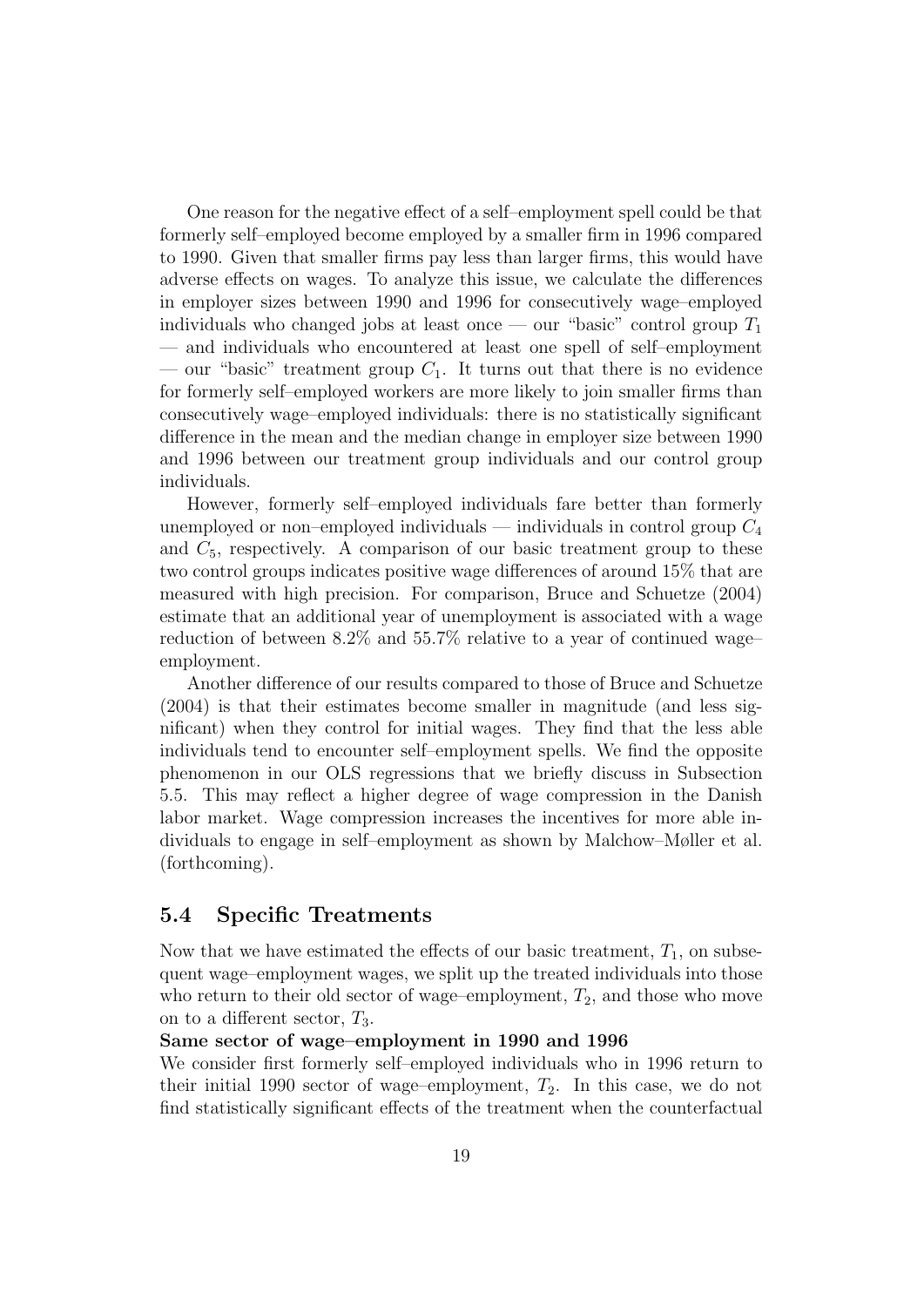used is individuals who changed jobs between 1990 and 1996 (control group  $C_1$ ). If we instead compare treatment group  $T_2$  individuals to control group individuals who were employed in the same sector in 1990 and 1996 (control group  $C_2$ , we find a negative wage effect of 2.6% of treatment  $T_2$  relative to counterfactual  $C_2$ . Taking these two results together implies that formerly self–employed individuals do not encounter wage differences relative to consecutively wage–employed with a job change, but that there are significant wage differences once they are compared to the more narrowly defined group of control group job changers who do not switch sectors of employment. This is a first indication of the importance of sectoral transitions changes for subsequent wages.

We expect the treatment effect to be more positive (or less negative) if the self–employment experience is from the same sector as the subsequent wage–employment sector. In order to quantify these effects, we split the  $T_2$ treatment into self-employment experience from the same sector,  $T_{2a}$ , and self–employment experience from a different sector,  $T_{2b}$ . As expected, only the latter treatment is associated with negative and statistically significant effects when compared to the  $C_2$  counterfactual. The point estimate for this ATT is -3.7%. By contrast, formerly self–employed individuals who become wage–employed in their previous sector of self–employment do not encounter a statistically significant wage difference when compared to the  $C_2$ counterfactual.

#### Different sector of wage–employment in 1990 and 1996

We now consider those individuals whose wage–employment sector in 1996 is different from their wage–employment sector in 1990. This is the  $T_3$  treatment. Compared to our basic counterfactual  $C_1$  we find a significantly negative effect of this type of treatment of 2.3%.

However, if we compare the  $T_3$  individuals to individuals in wage work who also changed sectors between 1990 and 1996 (control group  $C_3$ ), the negative effect vanishes. This suggests that changing sectors after a completed self–employment spell is a main driver of the generally negative effect of past self–employment spells on subsequent wages found by our "basic" treatment/control specification discussed in Subsection 5.3.

To investigate this issue even further, we split the  $T_3$  treatment group up into individuals who do not leave their self–employment sector after their self-employment spell ended, treatment group  $T_{3a}$ , and those individuals who did change sectors after the self–employment spell, treatment group  $T_{3b}$ . When compared to the  $C_1$  control group, the effect is  $-4.1\%$  for the latter group. The significance of this effect disappears when treatment group  $T_{3b}$  is compared to consecutively wage–employed individuals who changed sectors between 1990 and 1996 (control group  $C_3$ ). For the former group, those who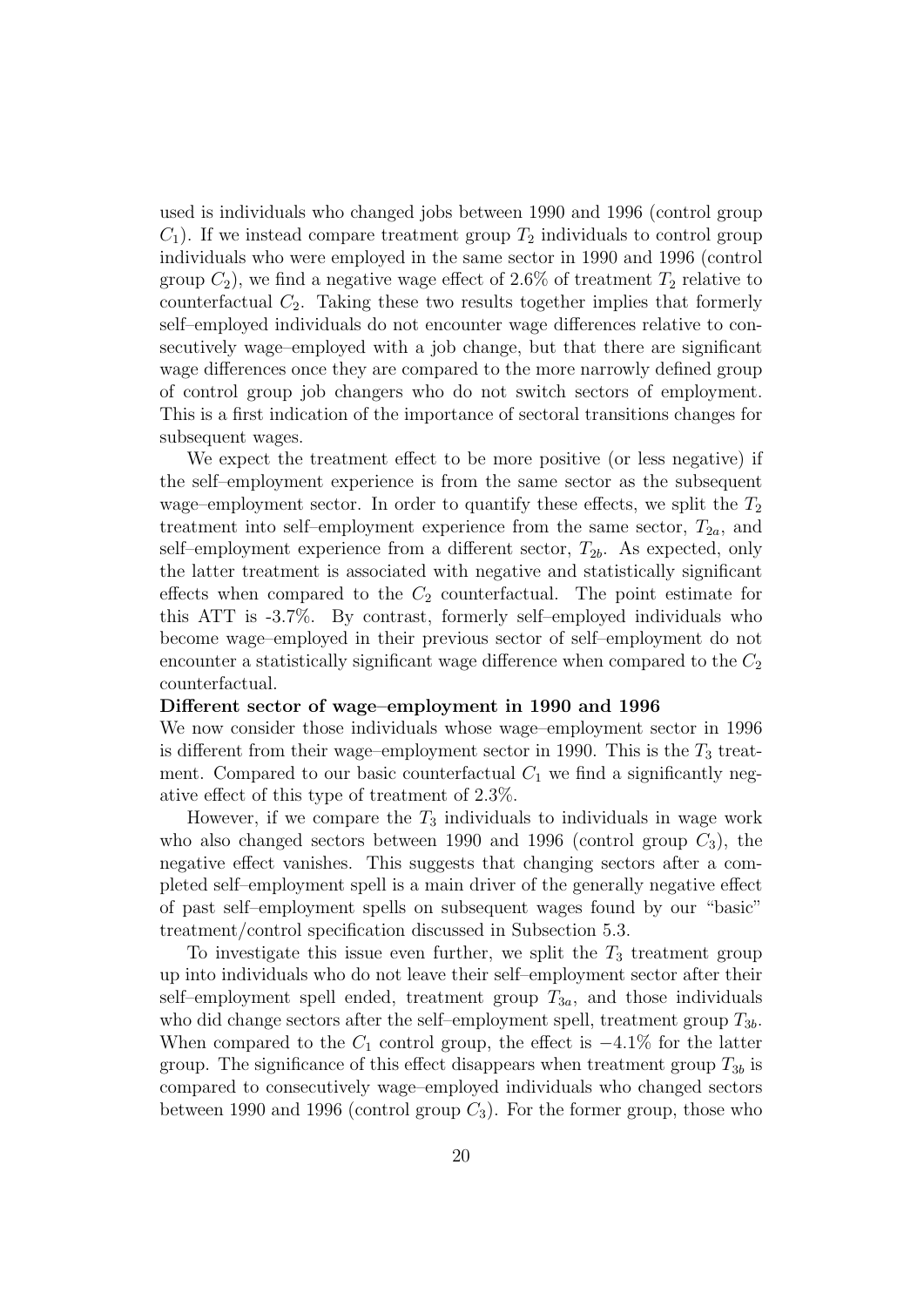obtain self–employment experience in the same sector as the one in which they are subsequently wage–employed, there is a positive effect of around six percent — both when compared to  $C_1$  and to  $C_3$ . However, we should be aware of that treatment group  $T_{3a}$  contains 682 individuals only.

In sum, as for those who return to the same sector of wage–employment,  $T_2$ , negative effects of a self-employment spell can only be found when the self–employment spell is associated with a subsequent change of sectors.

Finally, Table 5 shows that formerly self–employed individuals who hired workers,  $T_{4a}$ , or enjoyed a high income while self-employed,  $T_{4b}$ , receive at least the same wage rate as consecutively wage–employed individuals who changed jobs,  $C_1$ . In the latter case, the estimated effect of 6.3% is in fact significantly positive. This indicates that these types of self–employment experiences provide either more valuable signals to future employers or contain more valuable experiences than the average self–employment spell.

## 5.5 OLS findings

This section briefly discusses the results using OLS regressions since this is the approach taken by the existing studies briefly reviewed in Section 1. In this case, the ATT is the coefficient estimate on the dummy variable for treatment in an OLS regression of the explanatory variables on the natural logarithm of hourly wages. We use the same set of explanatory variables as for our propensity score matching model that includes polynomials and interactions between the explanatory variables (see Appendix A).

Appendix B displays OLS regression results where all explanatory variables are set to 1990 values to be comparable to our PSM results. There are both quantitative and qualitative differences between our PSM and OLS estimation results. The most striking qualitative difference is that OLS estimation generates a statistically highly significant and positive effect of the basic treatment,  $T_1$ , compared to the basic counterfactual,  $C_1$ . In cases where there are no qualitative differences between the OLS and the PSM estimation results, the PSM estimates tend to be larger in magnitude and to be statistically more significant.

Potential reasons for the differences between OLS and PSM estimation is the inability of OLS to balance and its linearity assumption. Our OLS regressions do contain polynomials and interaction terms already which also prove to be statistically highly significant. Adding additional interactions and high order polynomials does not lead to more similarity between OLS and PSM results which lets us conclude that the differences are due to OLS not being able to adequately balance treatment and control group observations.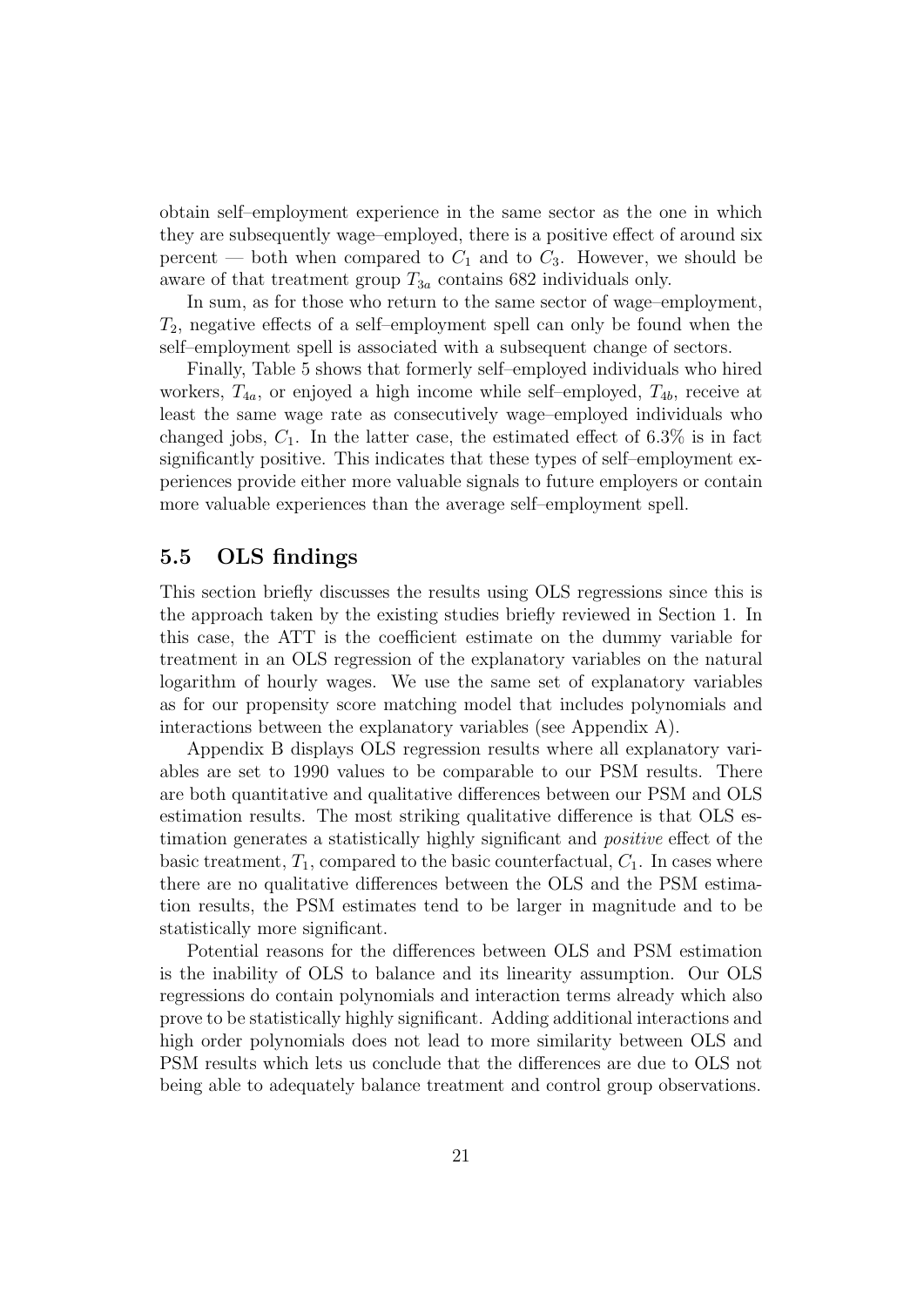# 6 Conclusion

This paper has estimated the effects of past self–employment experience on subsequent earnings in wage work using the population of Danish men between 31 and 59 years of age. We considered a cohort of individuals who were wage–employed in both 1990 and 1996 and who either were consecutively wage–employed within that period or who encountered a spell of self– employment. In order to deal with potential selection problems, we applied propensity score matching.

We found that a spell of self–employment is in general associated with a negative effect on subsequent hourly wages in dependent employment. If the treated individuals are compared to consecutively wage–employed individuals, we find that the former group receives an hourly wage that is 2.9% lower than that of the latter group. The effect is reduced to -1.6% once the formerly self–employed are compared to consecutively wage–employed individuals who changed jobs within the period considered. This counterfactual is perhaps more relevant since switching from wage–employment to self–employment (and back) involves a job change as well.

However, distinguishing between treatments that involve different sectoral transitions reveals that negative effects of self–employment spells are only found when the self–employment spell is followed by a sector change when the individual returns to dependent employment. Hence, the on average negative effect of a self–employment spell appears to be due to sector–switching rather then self–employment per se.

Moreover, self–employment spells with high income or employees are not found to be associated with negative wage effects which indicates that these spells provide more positive signals to or more valuable human capital for future employers.

Our findings thus underscore that there are divergent forces at work that determine the overall effects of self–employment experience on subsequent wages in dependent employment. In other words: self–employment is not always a bad experience.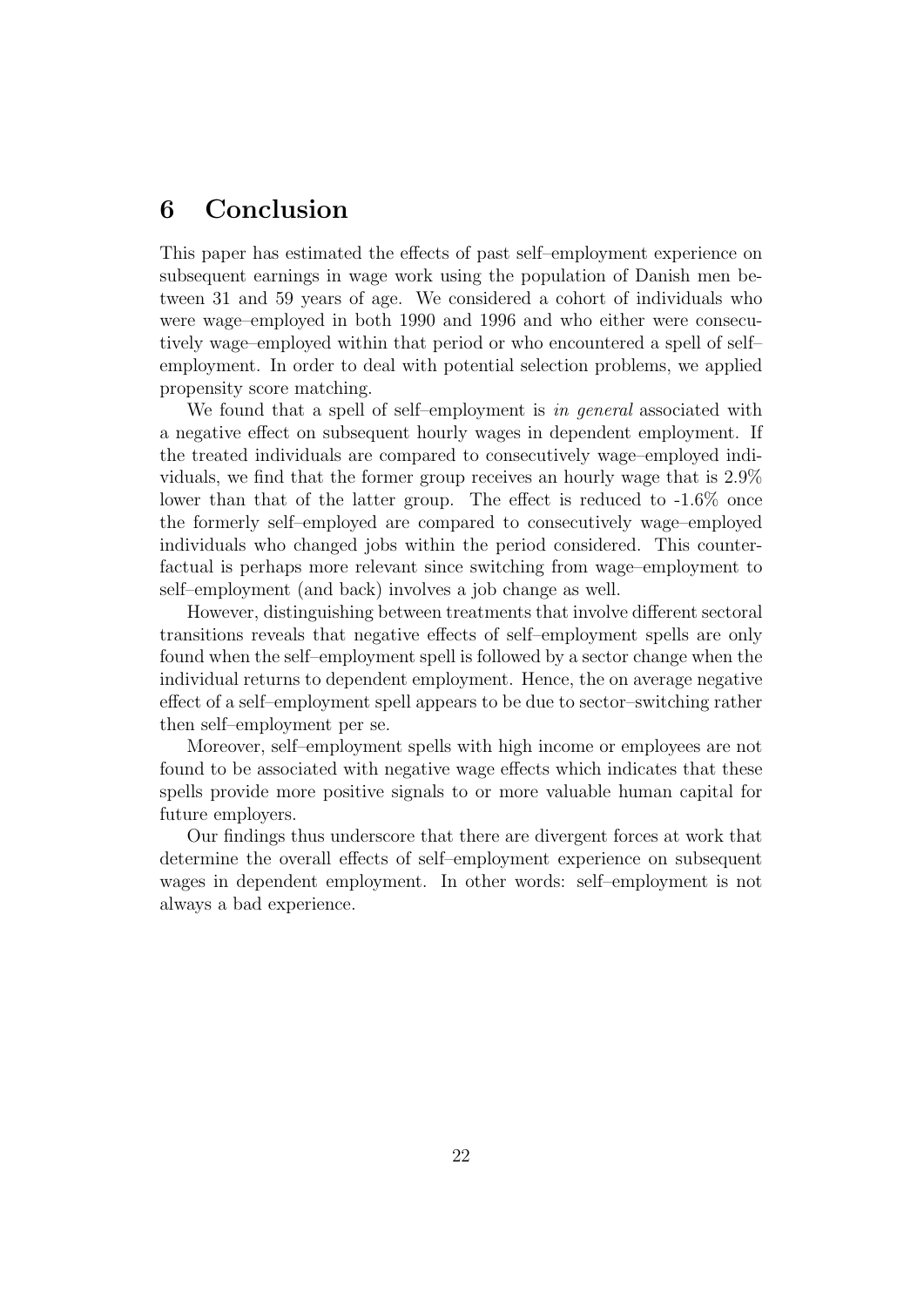## References

- Abadie, A., Imbens, G., 2006. Large sample properties of matching estimators for average treatment effects, Econometrica 74, 235–267.
- Abowd, J.M., Kramarz, F., 1999. The analysis of labor markets using matched employer-employee data. In: O. Ashenfelter and D. Card (Eds.), Handbook of Labor Economics 3B, Elsevier Science, Amsterdam, 2629–2710.
- Akerlof, G.A., Yellen, J.L., 1990. The fair wage–effort hypothesis and unemployment. The Quarterly Journal of Economics 105(2), 255–283
- Andersen, T.M., Svarer, M., 2006. Flexicurity den danska arbetsmarkadsmodellen. Ekonomisk Debatt 1, 17-29.
- Baker, G., Gibbs, M., Holmström, B., 1994a. The internal economics of the firm: evidence from personnel data. Quarterly Journal of Economics 109(4), 881–919.
- Baker, G., Gibbs, M., Holmström, B., 1994b. The wage policy of a firm. Quarterly Journal of Economics, 109(4), 921–955.
- Becker, G., 1964. Human capital, National Bureau of Economic Research, New York.
- Becker, S.O., Ichino, A., 2002. Estimation of average treatment effects based on propensity scores. The Stata Journal 2(4), 358-377.
- Benz, M., Frey, B.S., 2004. The value of autonomy: evidence from the self– employed in 23 countries. University of Zurich, Institute for Empirical Research in Economics Working Paper No. 173.
- Blanchflower, D.G., 2000. Self–employment in OECD countries. Labour Economics 7, 471–505.
- Brown, C., Medoff, J., 1989. The employer size–wage effect. Journal of Political Economy 97(5), 1027–1059.
- Bruce, D., Schuetze, H.J., 2004. The labor market consequences of experience in self–employment. Labor Economics 11, 575-598.
- Caliendo, M., Kopeinig, S., 2008, Some practical guidance for the implementation of propensity score matching. Journal of Economic Surveys  $22(1), 31-72.$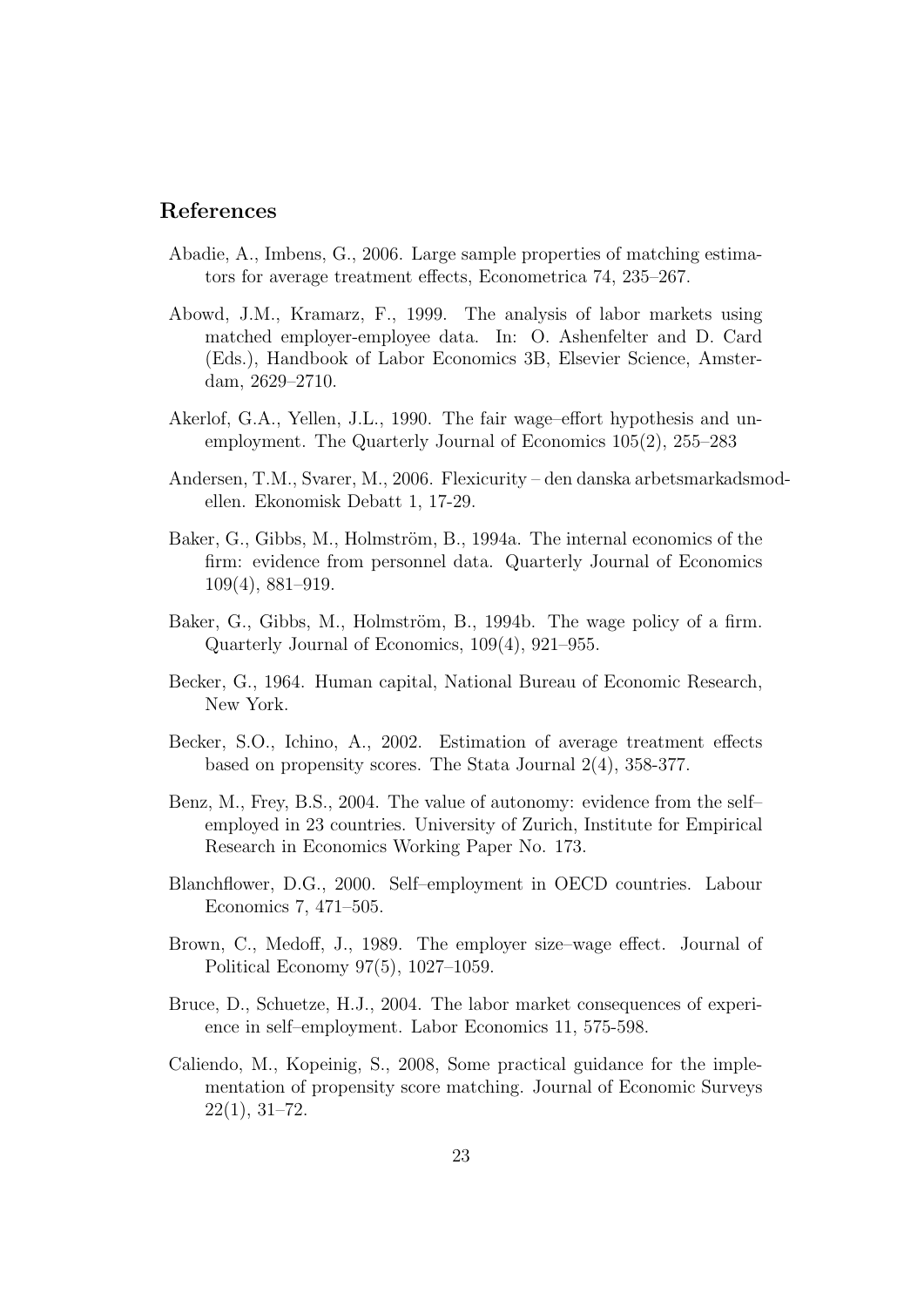- Evans, D.S., Leighton, L.S., 1989. Some empirical aspects of entrepreneurship. American Economic Review 79, 519-535.
- Ferber, M.A., Waldfogel, J., 1998. The long–term consequences of nontraditional employment. Monthly Labor Review 121 (May), 3-12.
- Gibbons, R., Waldman, M., 1999. A theory of wage and promotion dynamics inside firms. The Quarterly Journal of Economics 114(4), 1321– 1358.
- Gibbons, R., Waldman, M., 2006. Enriching a theory of wage and promotion dynamics inside firms. Journal of Labor Economics 24(1), 59–107.
- Martin, H., Eisenhauer, J.G., 2001. Demography of Risk Aversion. The Journal of Risk and Insurance 68(1), 1–24.
- Hamilton, B., 2000. Does entrepreneurship pay? An empirical analysis of the returns to self–employment. Journal of Political Economy 108, 604–631.
- Heckman, J., Ichimura, H., Todd, P., 1997. Matching as an econometric evaluation estimator: evidence from evaluating a job training programme. Review of Economic Studies 65(2), 261–294.
- Heckman, J., LaLonde, R. , Smith, J., 1999. The economics and econometrics of active labor market programs. In: Ashenfelter, O., Card, D. (Eds), Handbook of Labor Economics 3, North Holland, Amsterdam, 1865–2086.
- Lazear, E.P., 2003. Firm–specific human capital: a skill–weights approach, IZA Discussion Paper No. 813.
- Lazear, E.P., 2005. Entrepreneurship. Journal of Labor Economics 23(4), 649–680.
- Lucas, R., 1978. On the size distribution of business firms. Bell Journal of Economics 9(2), 508–523.
- Lechner, M., 2001. Identification and estimation of causal effects of multiple treatments under the conditional independence assumption. In: Lechner, M. and F. Pfeiffer (Eds.), Econometric evaluation of labour market policies, Physica–Verlag, Heidelberg, 1–18.
- Leigh, J.P., 1986. Accounting for tastes: correlates of risk and time preferences. Journal of Post Keynesian Economics 9, 17-31.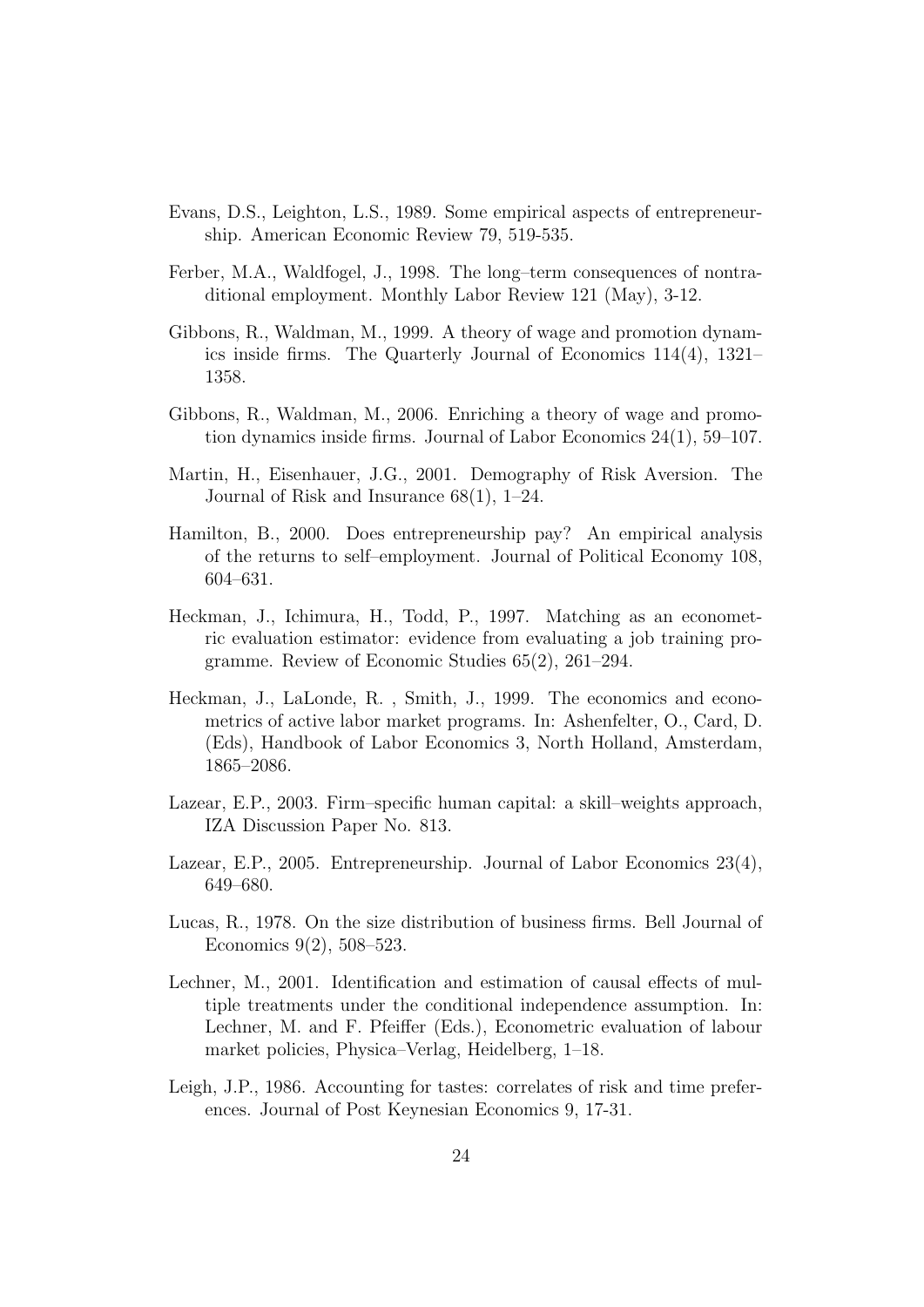- Leuven, E., Sianesi, B., 2003. PSMATCH2: Stata module to perform full Mahalanobis and propensity score matching, common support graphing, and covariate imbalance testing, URL: http://ideas.repec.org/c/boc/bocode/s432001.html.
- OECD (2000), OECD employment outlook, Paris.
- Malchow–Møller, N., Markusen, J.R., Skaksen, J.R., (forthcoming), Labour market institutions, learning and self–employment. forthcoming in Small Business Economics.
- Mincer, J., 1974. Schooling, experience, and earnings. Columbia University Press, New York.
- Niefert, M., 2006. The impact of self–employment experience on wages. Centre for European Economic Research mimeo, Mannheim.
- Pfeiffer, F., Reize, F., 2000. Business start–ups by the unemployed an econometric analysis based on firm data. Labour Economics 7, 629- 663.
- Rosenbaum, P., Rubin, D., 1983. The central role of the propensity score in observational studies for causal effects. Biometrika 70(1), 41–50.
- Rosenbaum, P., Rubin, D., 1985. Constructing a control group using multivariate matched sampling methods that incorporate the propensity score. The American Statistician 39(1), 33–38.
- Rubin, R., 1974. Estimating causal effects of treatments in randomized and nonrandomized studies, Journal of Educational Psychology 66, 688– 701.
- Schooley, D.K., Worden, D.D., 1996. Risk aversion measures: comparing attitudes and asset allocation. Financial Services Review S(2), 87–99.
- Sianesi, B., 2004. An evaluation of the Swedish system of active labor market programs in the 1990s. The Review of Economics and Statistics 86(1), 133–155.
- Spence, M., 1973. Job market signaling. Quarterly Journal of Economics 87, 355–374.
- Simonsen, M., Skipper, L., 2006. The costs of motherhood: an analysis using matching estimators, Journal of Applied Econometrics 21(7), 919- 934.